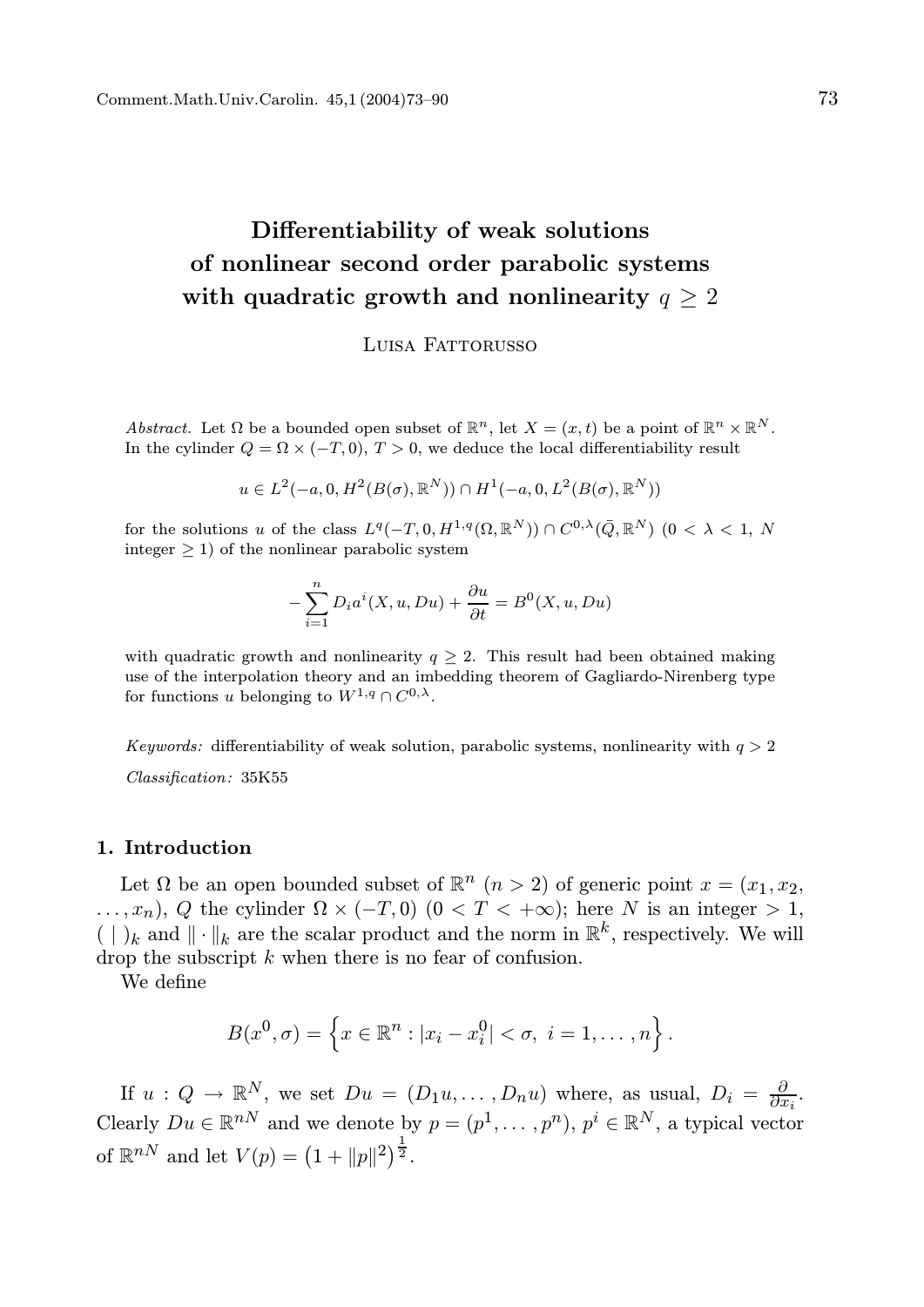Let  $u \in L^q(-T, 0, H^{1,q}(\Omega, \mathbb{R}^N)) \cap C^{0,\lambda}(\bar{Q}, \mathbb{R}^N)$   $(0 < \lambda < 1)$  <sup>(1)</sup> be a solution in  $\overline{Q}$  to the second order nonlinear parabolic system of variational type

(1.0) 
$$
-\sum_{i=1}^{n} D_i a^i(X, u, Du) + \frac{\partial u}{\partial t} = B^0(X, u, Du)
$$

in the sense that

(1.1) 
$$
\int_{Q} \left\{ \sum_{i=1}^{n} \left( a^{i}(X, u, Du) | D_{i}\varphi \right) - \left( u | \frac{\partial \varphi}{\partial t} \right) \right\} dX \n= \int_{Q} \left( B^{0}(X, u, Du) | \varphi \right) dX, \quad \forall \varphi \in C_{0}^{\infty}(Q, \mathbb{R}^{N}),
$$

where  $X = (x, t), a^{i}(X, u, p), i = 1, ..., n$ , and  $B^{0}(X, u, p)$  are vectors of  $\mathbb{R}^{N}$ defined on  $\Lambda = Q \times \mathbb{R}^N \times \mathbb{R}^{n}$ , satisfying the following conditions:

<sup>(1)</sup> By  $H^{m,p}(\Omega,\mathbb{R}^N)$ ,  $m=0,1,2,\ldots, 1 < p < \infty$ , we will denote the usual Sobolev spaces

$$
H^{0,p}(\Omega, \mathbb{R}^N) = L^p(\Omega, \mathbb{R}^N) \quad \text{ and } \quad |u|_{0,p,\Omega} = ||u||_{0,p,\Omega} = \left\{ \int_{\Omega} ||u||^p \, dx \right\}^{1/p}, \quad 1 < p < \infty.
$$

If  $1 \leq p \leq \infty$  and m, j are integers  $\geq 0$ , we denote

$$
|u|_{j,p,\Omega} = \left[ \int_{\Omega} \left( \sum_{|\alpha|=j} \|D^{\alpha}u\|^2 \right)^{p/2} dx \right]^{1/p}, \quad ||u||_{m,p,\Omega} = \left\{ \sum_{j=0}^m |u|_{j,p,\Omega}^p \right\}^{1/p}.
$$

If  $p = 2$ , we shall use the notation  $H^s, |\cdot|_{s,\Omega}, ||\cdot||_{s,\Omega}$  simply. By  $H^{\theta,r}(\Omega,\mathbb{R}^N)$ ,  $0 < \theta < 1$ ,  $1 < r < \infty$ , we will denote the Slobodecky space of those vectors  $u \in L^r(\Omega,\mathbb{R}^N)$  such that

$$
|u|_{\theta,r,\Omega}^r = \int_{\Omega} dx \int_{\Omega} \frac{||u(x) - u(y)||^r}{||x - y||^{n + \theta r}} dy < +\infty
$$

By  $H^{m+\theta,r}(\Omega,\mathbb{R}^N), m = 1,2,\ldots, 0 < \theta < 1, 1 < r < \infty$  we will denote the space of those vectors  $u \in H^{m,r}(\Omega,\mathbb{R}^N)$  such that  $D^{\alpha}u \in H^{\theta,r}(\Omega,\mathbb{R}^N)$ ,  $\forall |\alpha| = m$ .

If  $r = 2$  we shall use the notation  $H^{m+\theta}$ ,  $m = 0, 1, 2, \ldots, 0 \le \theta < 1$  instead of  $H^{m+\theta,2}$ . By  $C^{0,\lambda}(\Omega,\mathbb{R}^N)$ ,  $0<\lambda<1$ , we shall denote the space of those vectors  $u\in C^0(\bar{\Omega},\mathbb{R}^N)$  for which  $[u]_{\lambda,\bar{\Omega}} = \sup_{x,y \in \bar{\Omega}, x \neq y}$  $||u(x) - u(y)||$  $||x-y||^{\lambda}$  $< +\infty$ .

In  $Q$  the Hölder continuity is considered with respect to the parabolic metric

$$
d(X, Y) = \max \{ ||x - y||, |t - \tau|^{1/2} \}, \quad X = (x, t), \quad Y = (y, \tau).
$$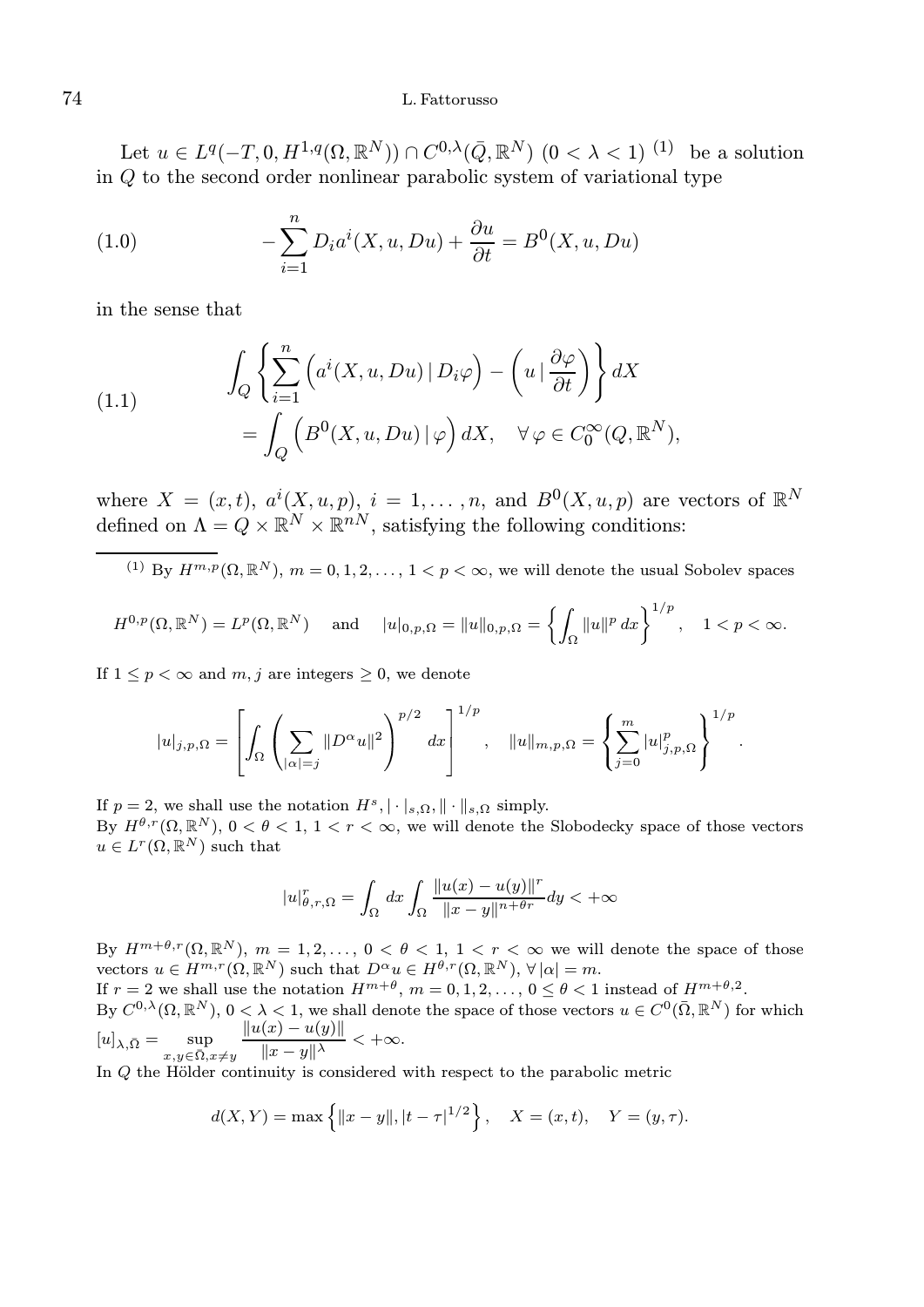(1.2) the vector  $B^0(X, u, p)$  is measurable in X, continuous in  $(u, p)$ , and, for each  $(X, u, p) \in \Lambda$ , with  $||u|| \leq k, p \in \mathbb{R}^{nN}$ 

$$
||B^{0}(X, u, p)|| + \sum_{s=1}^{n} \left\| \frac{\partial B^{0}}{\partial x_{s}} \right\| + \sum_{k=1}^{N} \left\| \frac{\partial B^{0}}{\partial u_{k}} \right\| \le M(k)V^{q}(p)
$$

$$
\sum_{k=1}^{N} \sum_{j=1}^{n} \left\| \frac{\partial B^{0}}{\partial p_{k}^{j}} \right\| \le c(k)V^{q-1}(p),
$$

(1.3) the vectors  $a^{i}(X, u, p), i = 1, 2, ..., n$ , are of class  $C^{1}$  in  $\overline{Q} \times \mathbb{R}^{N} \times \mathbb{R}^{nN}$ and, for each  $(X, u, p) \in \Lambda$  with  $||u|| \leq k$ 

$$
||a^i|| + \sum_{s=1}^n \left\| \frac{\partial a^i}{\partial x_s} \right\| + \sum_{k=1}^N \left\| \frac{\partial a^i}{\partial u_k} \right\| \le c(k)V^{q-1}(p), \quad i = 1, 2, \dots, n
$$

$$
\sum_{k=1}^N \sum_{j=1}^n \left\| \frac{\partial a^i}{\partial p^j_k} \right\| \le M(k)V^{q-2}(p), \quad i = 1, 2, \dots, n,
$$

(1.4) there exists  $\nu(k) > 0$  such that

$$
\sum_{i,j=1}^{n} \sum_{h,k=1}^{N} \frac{\partial a_k^i(X, u, p)}{\partial p_k^j} \xi_h^i \xi_k^j \ge \nu(k) V^{q-2}(p) \, \|\xi\|^2
$$

for each  $\xi = (\xi^1 | \xi^2 | \dots | \xi^n) \in \mathbb{R}^{nN}$  and for each  $(X, u, p) \in \Lambda$  with  $||u|| \leq k$ .

In [4], the local differentiability was examined with respect to the spatial derivatives of the solutions

(1.5) 
$$
u \in L^{q}(-T, 0, H^{1,q}(\Omega, \mathbb{R}^{N})) \cap C^{0,\lambda}(Q, \mathbb{R}^{N}), \quad q \ge 2, \quad 0 < \lambda < 1
$$

to the system (1.1), proving that, under the assumptions of monotony and nonlinearity  $q > 2$ , for each cube  $B(\sigma) = B(x^0, \sigma) \subset\subset \Omega$  and  $\forall a \in (0, T)$  it results

$$
u \in L^{q}(-a, 0, H^{1+\theta, q}(B(\sigma), \mathbb{R}^{N})), \quad \forall \theta \in \left(0, \frac{2}{q}\right)
$$

and this result is analogous to that which we obtained in [3] under the assumptions of nonlinearity  $q = 2$ , under the boundedness conditions for the derivatives  $\frac{\partial a^j}{\partial p_k^i}$ and of strong ellipticity.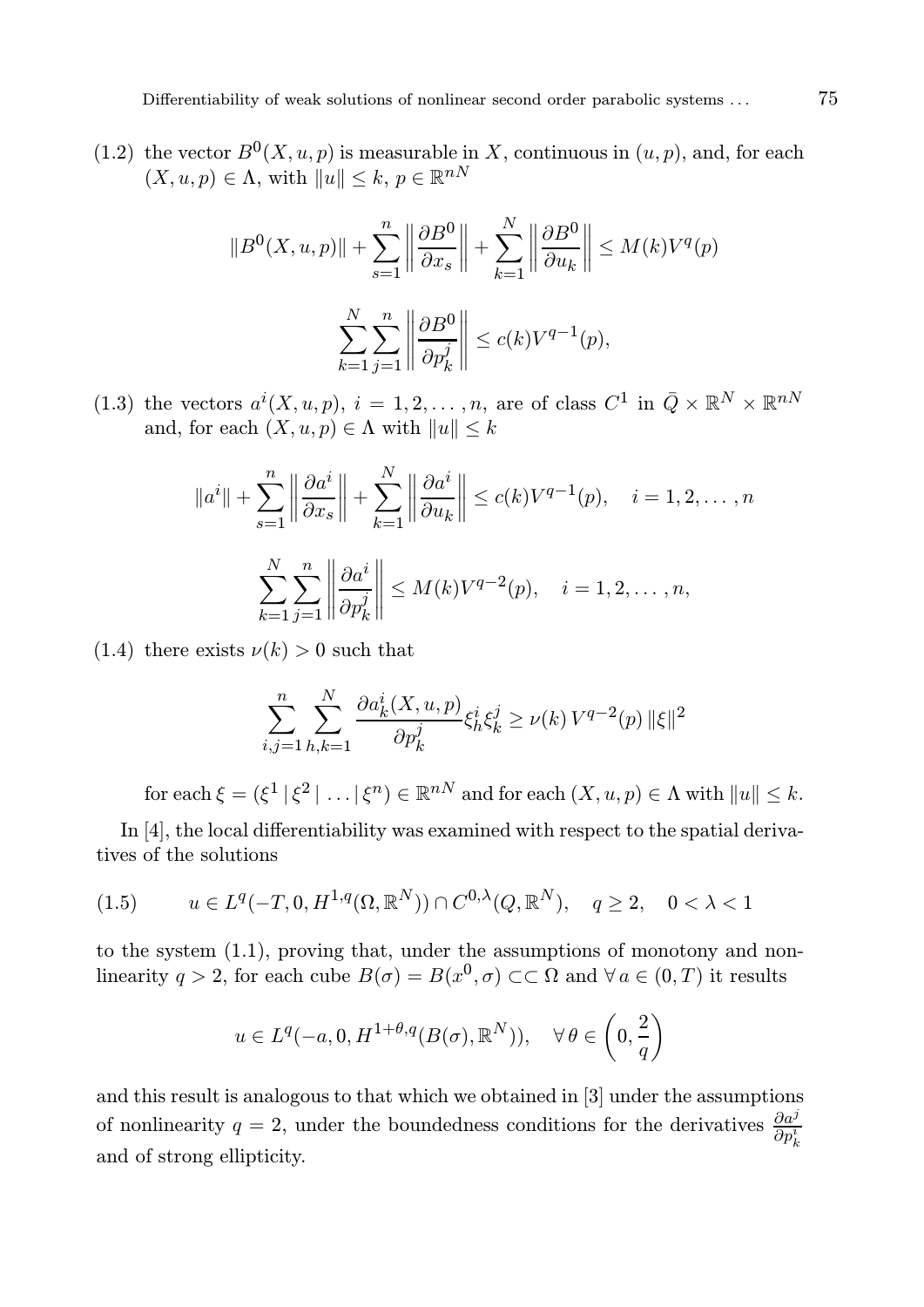In [5], we considered again the problem of differentiability, under assumptions of monotony and nonlinearity  $1 < q < 2$ , always achieving results of the same type.

The aim of this paper is to obtain for the solutions  $(1.5)$  of the system  $(1.1)$ , under assumptions (1.2), (1.3), (1.4) and of nonlinearity  $q > 2$ , the result of

$$
u \in L^2(-a, 0, H^2(B(\sigma), \mathbb{R}^N)) \cap H^1(-a, 0, L^2(B(\sigma), \mathbb{R}^N))
$$

for each cube  $B(\sigma) = B(x^0, \sigma) \subset\subset \Omega$  and  $\forall a \in (0, T)$ , making use of the interpolation theory and an imbedding theorem of Gagliardo-Nirenberg type for functions u belonging to  $W^{1,q} \cap C^{0,\lambda}$ .

This paper extends the result obtained by Marino-Maugeri [6] in the case of nonlinearity  $q = 2$  and it is analogous to the regularity result which had been obtained by Campanato [2] for elliptic systems with nonlinearity  $q > 2$ .

## 2. Some notations and preliminary results

In this section we list a few lemmas that will be needed in the sequel and which are already well known in the mathematical literature.

Let  $B(\sigma) = B(x^0, \sigma)$   $(x^0 \in \mathbb{R}^n, \sigma > 0)$  be a cube in  $\mathbb{R}^n$  defined by

$$
B(\sigma) = \{x \in \mathbb{R}^n : |x_i - x_i^0| < \sigma, \quad i = 1, \dots, n\}.
$$

If  $u : B(\sigma) \times (-T, 0) \to \mathbb{R}^N$   $(T > 0)$  and  $X = (x, t) \in B(\tau \sigma) \times (-T, 0), \tau \in (0, 1),$  $|h| < (1 - \tau)\sigma$ , then we define

$$
\tau_{i,h}u(X) = u(x + he^{i}, t) - u(X), \quad i = 1, 2, \dots, n,
$$

where  $\{e^s\}_{s=1,\ldots,n}$  is the standard basis of  $\mathbb{R}^n$ .

**Lemma 2.1.** If  $u \in L^q(-b, -\rho, H^{1,q}(B(\sigma), \mathbb{R}^N))$ ,  $q > 1$ ,  $0 \le \rho < b$ , then  $\forall \tau \in$  $(0, 1)$  and  $\forall |h| < (1 - \tau)\sigma$ 

$$
\int_{-b}^{-\rho} dt \int_{B(\tau,\sigma)} ||\tau_{i,h}u||^q dx \le |h|^q \int_{-b}^{-\rho} dt \int_{B(\sigma)} ||D_i u||^q dx, \quad i = 1, 2, \dots, n.
$$

See for instance [1, Cap. I, Lemma 3.VI].

**Lemma 2.2.** If  $v \in L^p(-a, 0, L^p(B(2\sigma), \mathbb{R}^N))$ ,  $a, \sigma > 0$ ,  $1 < p < +\infty$ , and if there exists  $M > 0$  such that

$$
\int_{-a}^{0} dt \int_{B(\sigma)} ||\tau_{i,h}v||^{p} dx \leq |h|^{p} M, \quad \forall |h| < \sigma, \ i = 1, 2, \dots, n,
$$

then  $v \in L^p(-a, 0, H^{1,p}(B(\sigma), \mathbb{R}^N))$  and

$$
\int_{-a}^{0} dt \int_{B(\sigma)} \|D_i v\|^p dx \le M, \quad i = 1, 2, \dots, n.
$$

The proof is the same as that of Theorem 3.X in [1].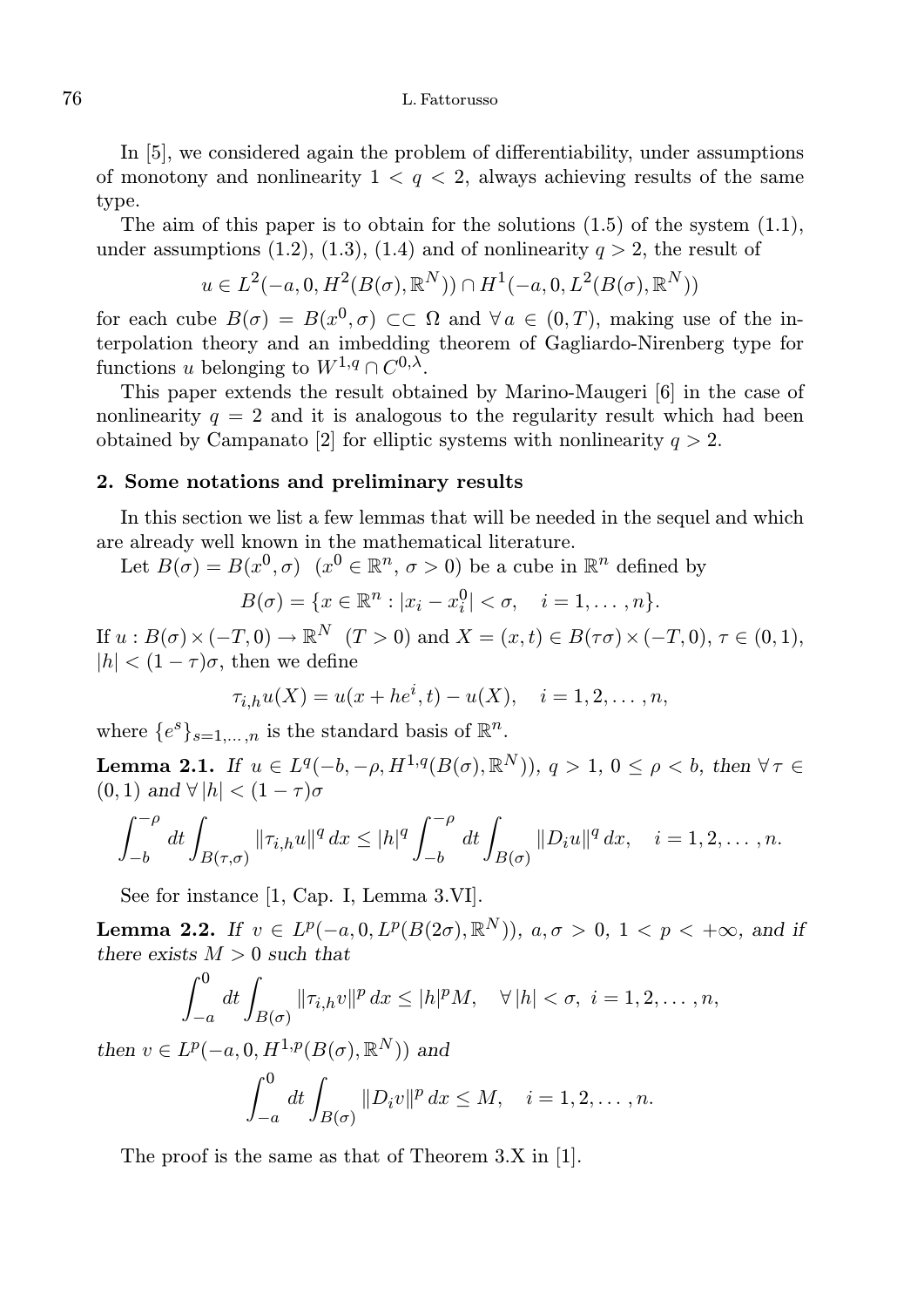**Lemma 2.3.** Let N be a positive integer and  $\Omega$  a cube of  $\mathbb{R}^n$ . If

$$
u \in H^{1+\theta,q}(\Omega,\mathbb{R}^N) \cap C^{0,\lambda}(\Omega,\mathbb{R}^N)
$$

with  $1 < r < \infty$ ,  $0 < \theta < 1$  and  $0 < \lambda < 1$ , then  $u \in W^{1,p}(\Omega,\mathbb{R}^N)$  and there exists a constant c (depending on  $\Omega$ ,  $\theta$ ,  $\lambda$ ,  $n$ ,  $a$ ,  $q$ ) such that:

$$
||u||_{1,p,\Omega} \le c||u||_{1+\theta,q,\Omega}^a||u||_{C^{0,\lambda}(\Omega,\mathbb{R}^N)}^{1-a},
$$

where

$$
\frac{1}{p} = \frac{1}{n} + a\left(\frac{1}{q} - \frac{1+\theta}{n}\right) - (1-a)\frac{\lambda}{n}, \quad \forall a \in \left] \frac{1-\lambda}{1+\theta-\lambda}, 1 \right[.
$$

In particular, if  $1 - \lambda < \theta < 1$ , for  $a = \frac{1}{2}$  we get

$$
u \in W^{1,p}(\Omega, \mathbb{R}^N)
$$

and there exists a constant c (depending on  $\Omega$ ,  $\theta$ ,  $\lambda$ ,  $n$ ,  $a$ ,  $q$ ) such that

$$
\|u\|_{1,p,\Omega}\leq c\|u\|_{1+\theta,q,\Omega}^{\frac{1}{2}}\|u\|_{C^{0,\lambda}(\Omega,\mathbb{R}^N)}^{\frac{1}{2}}
$$

where  $p = 2q + \frac{2q^2(\theta + \lambda - 1)}{n - q(\theta + \lambda - 1)}$  (> 2q).

The proof is the same as that of Theorem 2.2 in [6] for  $m = 1, r = q, s = 0$ ,  $j=1$ .

### 3. Differentiability of the solutions to the system (1.1)

Let  $u \in L^q(-T, 0, H^{1,q}(\Omega, \mathbb{R}^N)) \cap C^{0,\lambda}(\bar{Q}, \mathbb{R}^N), 0 < \lambda < 1, q \geq 2$ , be a solution to the system  $(1.1)$  and suppose that assumptions  $(1.2)$ ,  $(1.3)$  and  $(1.4)$ are fulfilled; in what follows we shall set

$$
k = \sup_{Q} ||u||
$$
,  $U = [u]_{\lambda,Q} = \sup_{X,Y \in Q, X \neq Y} \frac{||u(X) - u(Y)||}{d^{\lambda}(X,Y)},$ 

where  $d(X, Y)$  is the parabolic metric

$$
d(X,Y) = \max \{ ||x - y||, |t - \tau|^{\frac{1}{2}} \}, \quad X = (x,t), Y = (y,\tau).
$$

Now we show the following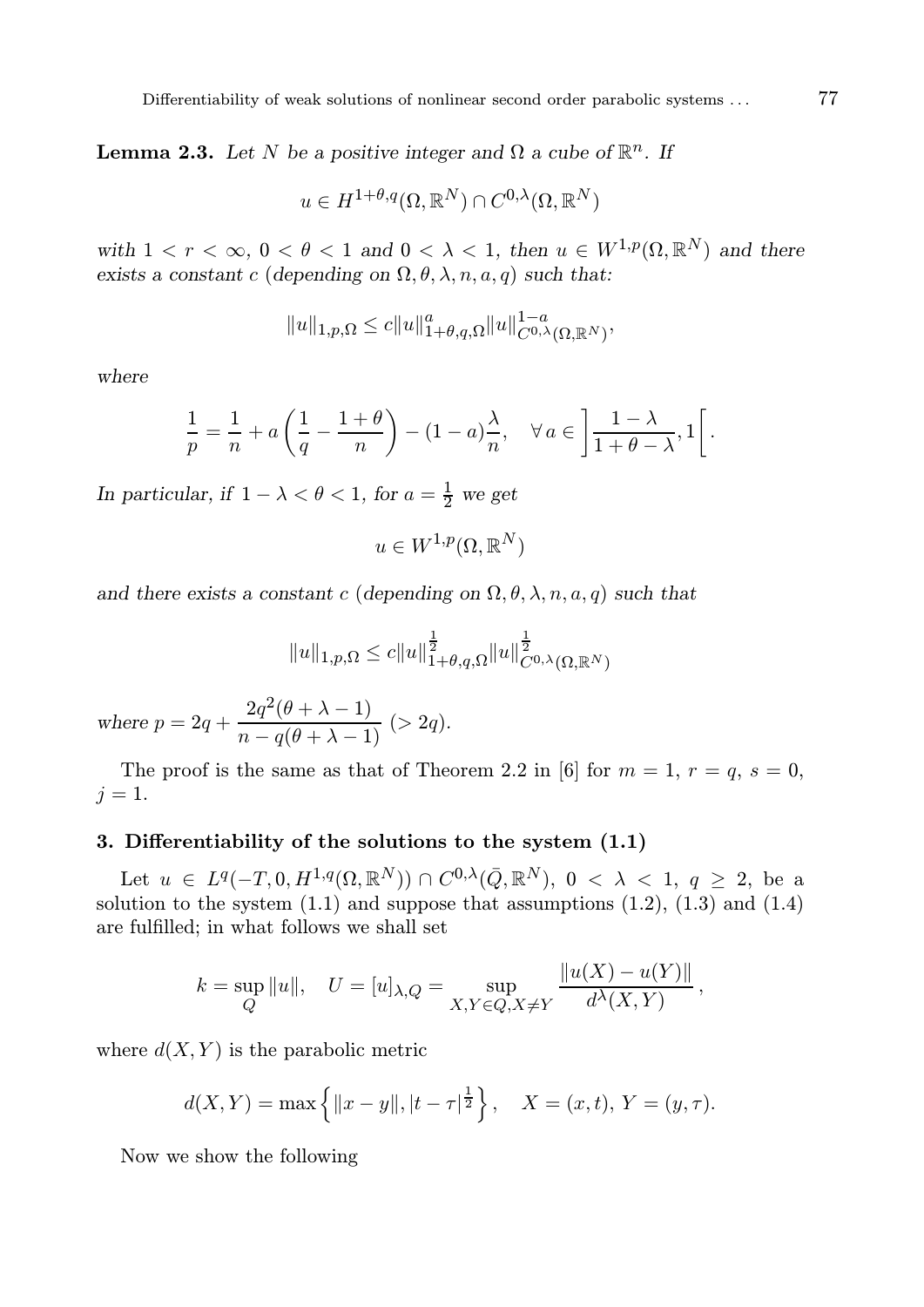Theorem 3.1. If  $u \in L^q(-T, 0, H^{1,q}(\Omega, \mathbb{R}^N)) \cap C^{0,\lambda}(\bar{Q}, \mathbb{R}^N), 0 < \lambda < 1, q \geq 2$ , is a solution to the system  $(1.1)$ , if assumptions  $(1.2)$ ,  $(1.3)$  and  $(1.4)$  hold, then,  $\forall B(3\sigma) = B(x^0, 3\sigma) \subset \subset \Omega$ ,  $\forall a, b \in (0, T)$ ,  $a < b$ , we have

(3.1) 
$$
u \in L^{2}(-a, 0, H^{2}(B(\sigma), \mathbb{R}^{N})) \cap H^{1}(-a, 0, L^{2}(B(\sigma), \mathbb{R}^{N}))
$$

and the following estimate holds:

(3.2) 
$$
\int_{-a}^{0} \left( |u|_{2,B(\sigma)}^{2} + \left| \frac{\partial u}{\partial t} \right|^{2} \right) dt
$$
  
 
$$
\leq c(\nu,k,U,\lambda,\sigma,q,a,b,n) \left\{ 1 + \int_{-b}^{0} |u|_{1,q,B(3\sigma)}^{q} dt \right\}.
$$

PROOF: Given  $B(3\sigma) = B(x^0, 3\sigma) \subset\subset \Omega$ ,  $a, b \in (0, T)$ , with  $a < b$ , let  $\psi(x) \in$  $C_0^\infty({\mathbb R}^{n})$  be a real function which has the following properties:

(3.3) 
$$
0 \le \psi \le 1
$$
,  $\psi = 1$  in  $B(\sigma)$ ,  $\psi = 0$  in  $\mathbb{R}^n \setminus B(2\sigma)$ ,  $||D\psi|| \le \frac{c}{\sigma}$ .

Let  $\rho_m(t)$ , with m integer  $> 2/a$ , be a function defined on R by

(3.4) 
$$
\rho_m(t) = \begin{cases} 1 & \text{if } -a \le t \le -\frac{2}{m}, \\ 0 & \text{if } t \ge -\frac{1}{m} \text{ or } t \le b, \\ \frac{t+b}{b-a} & \text{if } -b < t < -a, \\ -(mt+1) & \text{if } -\frac{2}{m} < t < -\frac{1}{m}. \end{cases}
$$

Finally let  ${g_s(t)}$  be a sequence of symmetric mollifying functions

(3.5) 
$$
\begin{cases} g_s(t) \in C_o^{\infty}(\mathbb{R}), & g_s(t) \ge 0, \quad g_s(t) = g_s(-t) \\ \sup p g_s \subset \left[ -\frac{1}{s}, \frac{1}{s} \right] \\ \int g_s(t) dt = 1. \end{cases}
$$

Having fixed i integer,  $1 \leq i \leq n$ , and h such that  $|h| < \min\left\{1, \frac{\sigma}{2}\right\}$ 2 \, if we set  $b^* =$  $a + b$  $\frac{1+b}{2}$ , let us assume in (1.1), for each  $m > \frac{2}{a}$  $\frac{2}{a}$  and for each  $s > \max\left\{m, \frac{1}{T-m}\right\}$  $T - b$  $\big\}$ 

$$
\varphi = \tau_{i,-h} \{ \psi^2 \rho_m [(\rho_m \tau_{i,h} u) * g_s] \}.
$$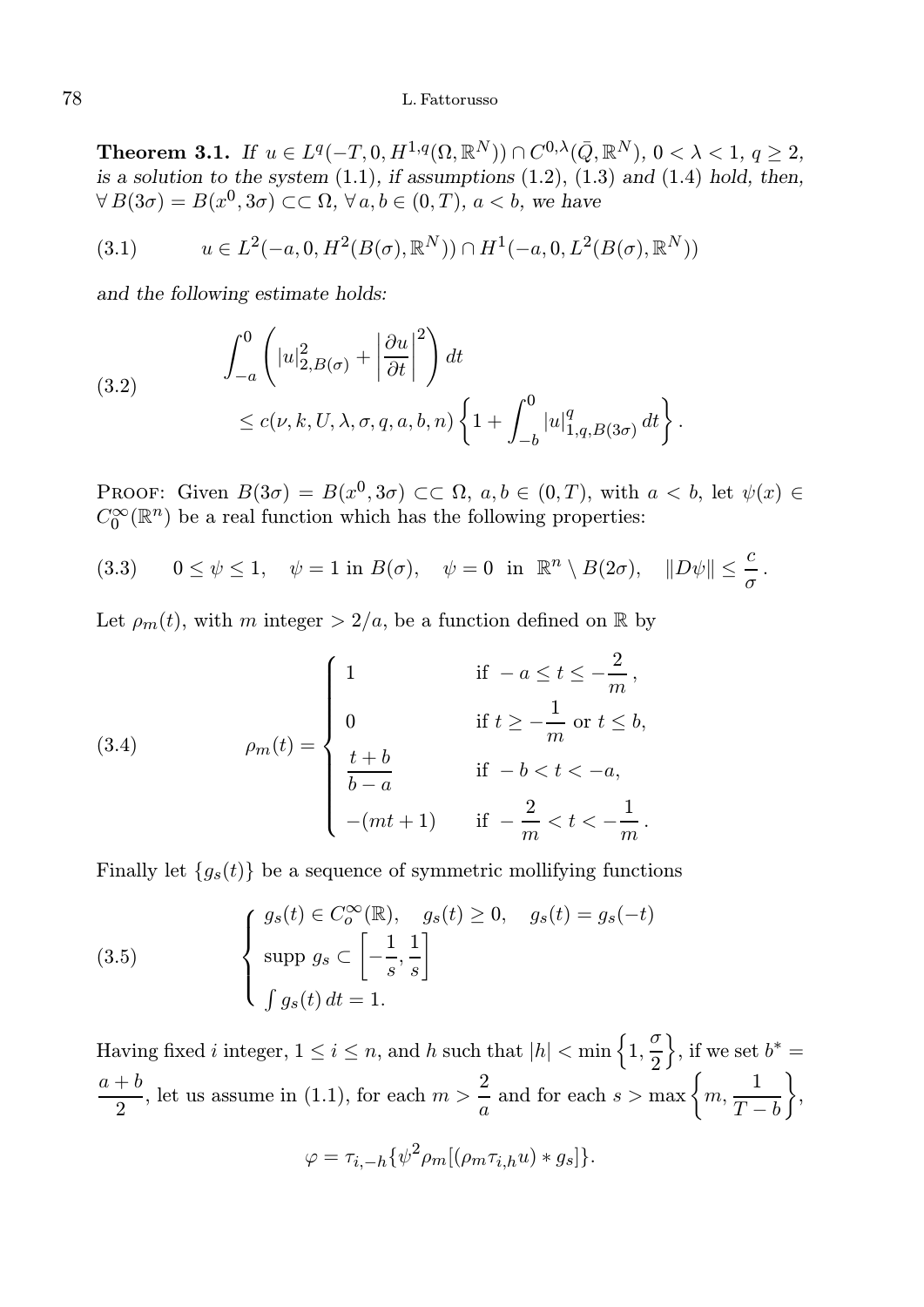Then we get

$$
\int_{Q} \sum_{j=1}^{n} \left( \tau_{i,h} a^{j}(X, u, Du) \mid D_{j} \{ \psi^{2} \rho_{m} [(\rho_{m} \tau_{i,h} u) * g_{s} ] \} \right) dX
$$
\n
$$
= \int_{Q} \left( \tau_{i,h} \mid \psi^{2} \{ \rho_{m} [(\rho_{m} \tau_{i,h} u) * g_{s} ] \}' \right) dX + \int_{Q} \left( B^{0}(X, u, Du) \mid \tau_{i,-h} \{ \psi^{2} \rho_{m} [(\rho_{m} \tau_{i,h} u) * g_{s} ] \} \right) dX.
$$

Furthermore

(3.7)  
\n
$$
\tau_{i,h}a^j(X, u(X), Du(X))
$$
\n
$$
= \int_0^1 \frac{\partial}{\partial \eta} a^j(x + \eta h e^i, t, u(X) + \eta \tau_{i,h} u(X), Du(X) + \eta \tau_{i,h} Du(X)) d\eta
$$
\n
$$
= h \frac{\partial \tilde{a}^j}{\partial x_i} + \sum_{k=1}^N (\tau_{i,h} u_k(X)) \frac{\partial \tilde{a}^j}{\partial u_k} + \sum_{r=1}^n \sum_{k=1}^N (\tau_{i,h} D_r u_k(X)) \frac{\partial \tilde{a}^j}{\partial p_k^r}
$$

where, if  $b = b(X, u, p)$  is a vector of  $\mathbb{R}^N$ , we set for the sake of simplicity

(3.8) 
$$
\tilde{b}(x) = \int_0^1 b(x + h\eta e^i, t, u(X) + \eta \tau_{i,h} u(X), Du(X) + \eta \tau_{i,h} Du(X)) d\eta.
$$

Therefore, from (3.6) we obtain that

$$
\int_{Q} \psi^{2} \rho_{m} \sum_{j,r=1}^{n} \sum_{k=1}^{N} \left( (\tau_{i,h} D_{r} u_{k}(X)) \frac{\partial \tilde{a}^{j}}{\partial p_{k}^{r}} | (\rho_{m} \tau_{i,h} D_{j} u) * g_{s} \right) dX
$$
  
\n
$$
= -2 \int_{Q} \psi \rho_{m} \sum_{j,r=1}^{n} \sum_{k=1}^{N} \left( (\tau_{i,h} D_{r} u_{k}(X)) \frac{\partial \tilde{a}^{j}}{\partial p_{k}^{r}} | D_{j} \psi | (\rho_{m} \tau_{i,h} u) * g_{s} \right) dX
$$
  
\n
$$
- \int_{Q} \sum_{j,r=1}^{n} \sum_{k=1}^{N} \left( (\tau_{i,h} u_{k}(X)) \frac{\partial \tilde{a}^{j}}{\partial u_{k}} | D_{j} \left\{ \psi^{2} \rho_{m} [(\rho_{m} \tau_{i,h} u) * g_{s}] \right\} \right) dX
$$
  
\n
$$
- h \int_{Q} \sum_{j=1}^{n} \left( \frac{\partial \tilde{a}^{j}}{\partial x_{i}} | D_{j} \left\{ \psi^{2} \rho_{m} [(\rho_{m} \tau_{i,h} u) * g_{s}] \right\} \right) dX
$$
  
\n
$$
+ \int_{Q} \psi^{2} \rho'_{m} (\tau_{i,h} u | (\rho_{m} \tau_{i,h} u) * g_{s}) dX
$$
  
\n
$$
+ \int_{Q} \left( B^{0}(X, u, Du) | \tau_{i,-h} \left\{ \psi^{2} \rho_{m} [(\rho_{m} \tau_{i,h} u) * g_{s}] \right\} \right) dX
$$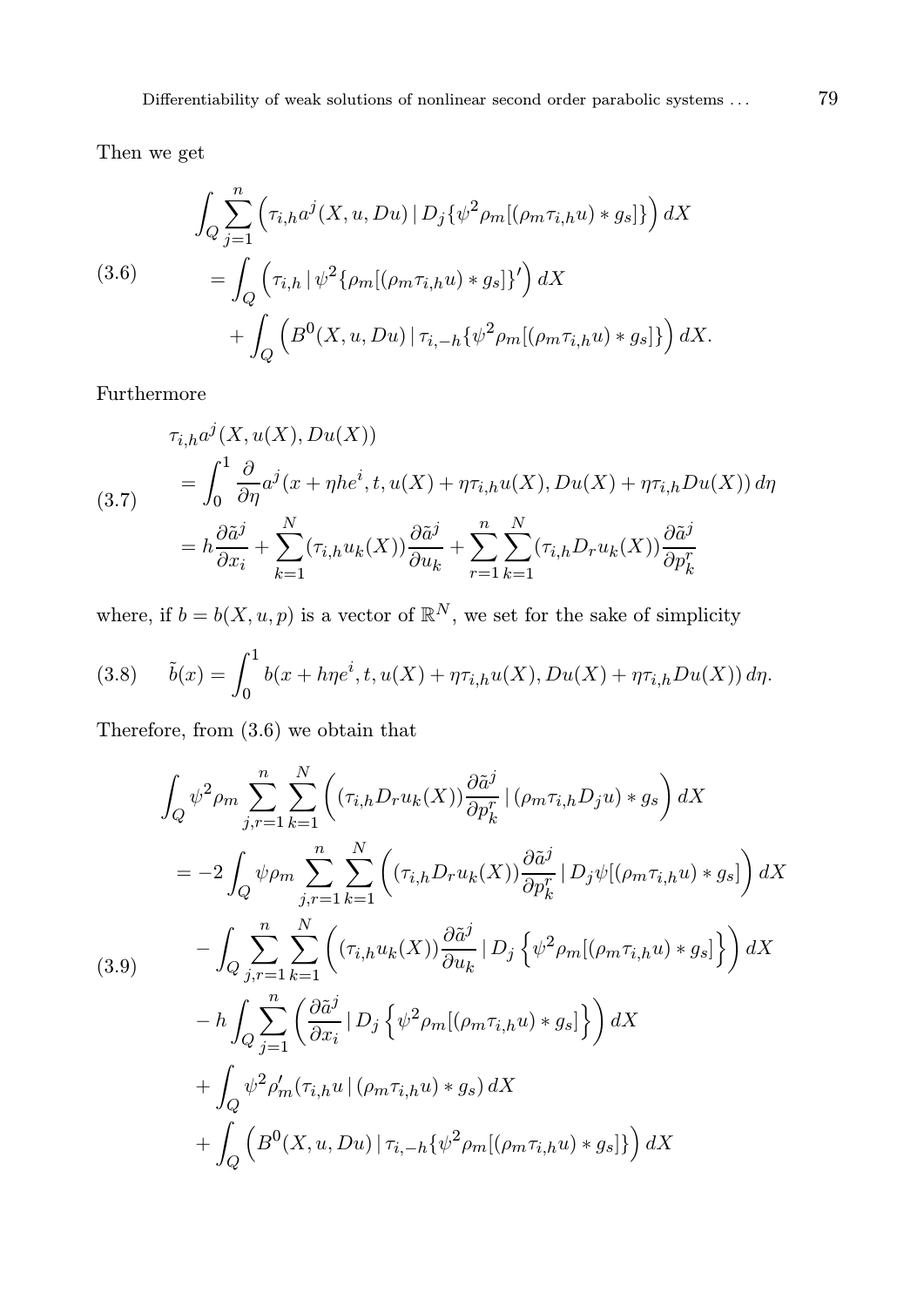taking into account that

$$
D_j\{\psi^2\rho_m[(\rho_m\tau_{i,h}u)*g_s]\} = \psi^2\rho_m[(\rho_m\tau_{i,h}D_ju)*g_s] + 2\psi\rho_mD_j\psi[(\rho_m\tau_{i,h}u)*g_s]
$$

and that, by symmetry of the  $g_s(t)$ 

$$
\int_{Q} \left( \tau_{i,h} u \, | \, \psi^2 \rho_m [(\rho_m \tau_{i,h} u) * g_s]' \right) dX = 0.
$$

And so, from (3.9), taking the limit for  $s \to +\infty$ , we obtain that

$$
A = \int_{Q} \psi^{2} \rho_{m}^{2} \sum_{j,r=1}^{n} \sum_{k=1}^{N} \left( (\tau_{i,h} D_{r} u_{k}(X)) \frac{\partial \tilde{a}^{j}}{\partial p_{k}^{r}} | \tau_{i,h} D_{j} u \right) dX
$$
  
\n
$$
= -2 \int_{Q} \psi \rho_{m}^{2} \sum_{j,r=1}^{n} \sum_{k=1}^{N} \left( (\tau_{i,h} D_{r} u_{k}(X)) \frac{\partial \tilde{a}^{j}}{\partial p_{k}^{r}} | D_{j} \psi \tau_{i,h} u \right) dX
$$
  
\n
$$
- \int_{Q} \sum_{j,r=1}^{n} \sum_{k=1}^{N} \left( (\tau_{i,h} u_{k}) \frac{\partial \tilde{a}^{j}}{\partial u_{k}} | D_{j} (\psi^{2} \rho_{m}^{2} \tau_{i,h} u) \right) dX
$$
  
\n
$$
- h \int_{Q} \sum_{j=1}^{n} \left( \frac{\partial \tilde{a}^{j}}{\partial x_{i}} | D_{j} (\psi^{2} \rho_{m}^{2} \tau_{i,h} u) \right) dX
$$
  
\n
$$
+ \int_{Q} \psi^{2} \rho_{m} \rho_{m}' || \tau_{i,h} u ||^{2} dX
$$
  
\n
$$
+ \int_{Q} \left( B^{0}(X, u, Du) | \tau_{i,-h} (\psi^{2} \rho_{m}^{2} \tau_{i,h} u) \right) dX
$$
  
\n
$$
= B + C + D + E + F.
$$

By assumption (1.4) and from Lemma 2.VI of [2], the integral on the left-hand side can be estimated in the following way

$$
(3.11) \quad A \ge \nu(k) \int_{-b^*}^{-1/m} dt \int_{B(2\sigma)} \psi^2 \rho_m^2 ||\tau_{i,h} Du||^2 (1 + ||Du||^2)^{\frac{q-2}{2}} dx
$$
  
 
$$
\ge \nu C(K, q) \int_{-b^*}^{-1/m} dt \int_{B(2\sigma)} \psi^2 \rho_m^2 ||\tau_{i,h} Du||^2 (1 + ||Du|| + ||\tau_{i,h} Du||)^{q-2} dx.
$$

On the other hand, from (3.8) and by assumption (1.3) it follows that

(3.12) 
$$
\sum_{k=1}^{N} \sum_{r=1}^{n} \left\| \frac{\partial \tilde{a}^{j}}{\partial p_{k}^{r}} \right\| \leq M(k)(1 + \|Du\| + \|\tau_{i,h} Du\|)^{q-2},
$$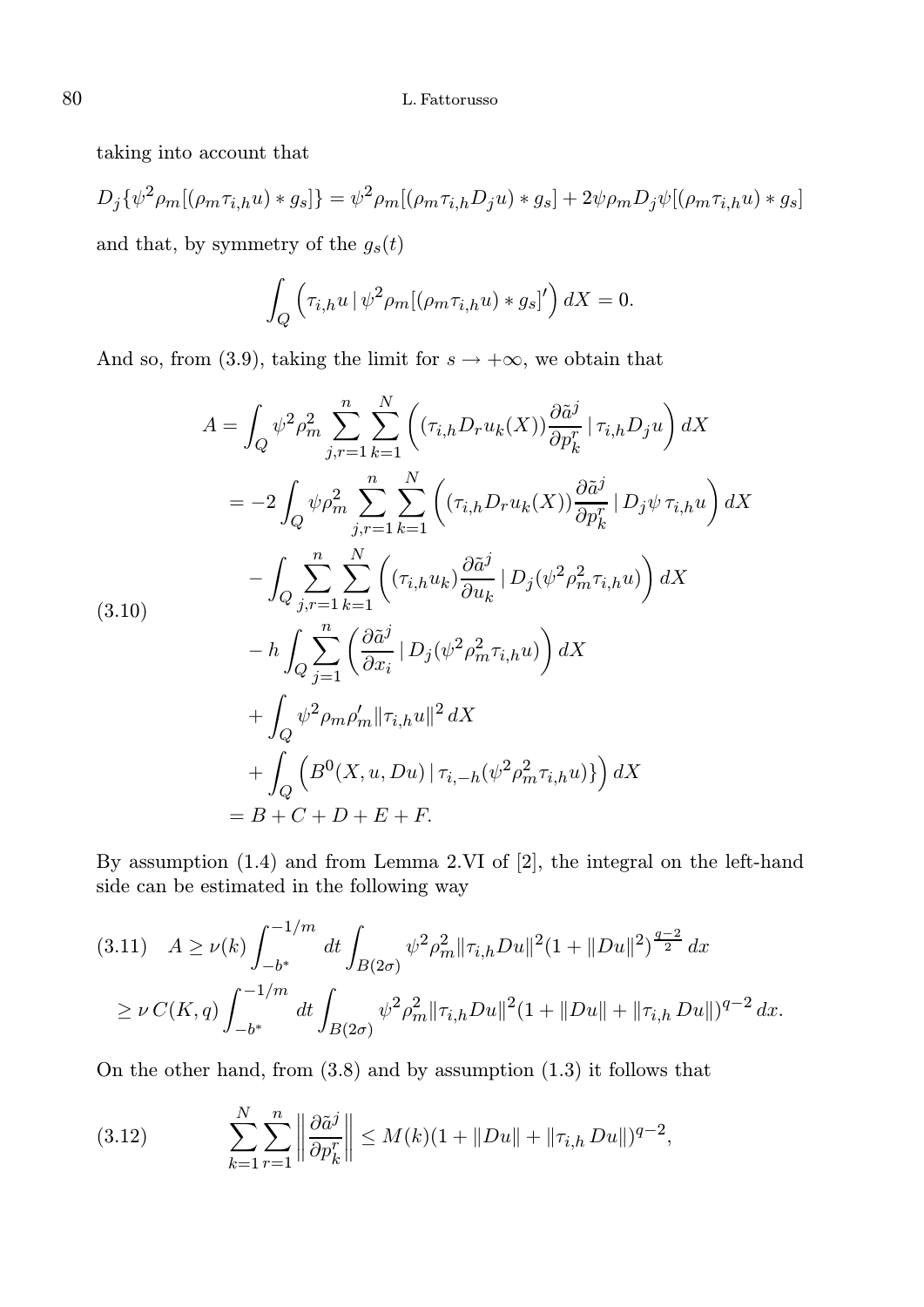Differentiability of weak solutions of nonlinear second order parabolic systems . . .  $81$ 

$$
(3.13) \qquad \left\|\frac{\partial \tilde{a}^j}{\partial x_i}\right\| + \sum_{k=1}^N \left\|\frac{\partial \tilde{a}^j}{\partial u_k}\right\| \le M(k)(1 + \|Du\| + \|\tau_{i,h} Du\|)^{q-1}.
$$

Then, we obtain that

$$
|B| \le c(k, q, \sigma, n)
$$
  
\n
$$
\int_{-b^*}^{-1/m} dt \int_{B(2\sigma)} \psi \rho_m^2 (1 + ||Du|| + ||\tau_{i,h} Du||)^{q-2} ||\tau_{i,h} u|| ||\tau_{i,h} Du|| dX
$$
  
\n
$$
\le c(k, q, \sigma, n)
$$
  
\n
$$
\cdot \left( \int_{-b^*}^{-1/m} dt \int_{B(2\sigma)} \psi^2 \rho_m^2 (1 + ||Du|| + ||\tau_{i,h} Du||)^{q-2} ||\tau_{i,h} Du||^2 dx \right)^{\frac{1}{2}}
$$
  
\n
$$
\cdot \left( \int_{-b^*}^{-1/m} dt \int_{B(2\sigma)} \psi^2 \rho_m^2 (1 + ||Du|| + ||\tau_{i,h} Du||)^{q-2} ||\tau_{i,h} u||^2 dx \right)^{\frac{1}{2}}
$$

and from this inequality it follows,  $\forall \epsilon > 0$ , that

$$
|B| \leq \frac{\epsilon}{3} \int_{-b^*}^{-1/m} dt \int_{B(2\sigma)} \psi^2 \rho_m^2 (1 + \|Du\| + \|\tau_{i,h} Du\|)^{q-2} \|\tau_{i,h} Du\|^2 dx
$$
  

$$
+ c(k, q, \sigma, n, \epsilon) \int_{-b^*}^{-1/m} dt \int_{B(2\sigma)} (1 + \|Du\| + \|\tau_{i,h} Du\|)^q \|\tau_{i,h} u\|^2 dx.
$$

Analogously, we have

$$
|C| \le c(k, q, \sigma, n) \int_{-b^{*}}^{-1/m} dt \int_{B(2\sigma)} (1 + ||Du|| + ||\tau_{i,h} Du||)^{q-1} ||\tau_{i,h} u||
$$
  
\n
$$
\cdot (\psi^{2} \rho_{m}^{2} ||\tau_{i,h} Du|| + c(\sigma) \psi \rho_{m}^{2} ||\tau_{i,h} u||) dx
$$
  
\n
$$
\le c(k, q, \sigma, n)
$$
  
\n
$$
\cdot \int_{-b^{*}}^{-1/m} dt \int_{B(2\sigma)} (1 + ||Du|| + ||\tau_{i,h} Du||)^{q-1} \psi^{2} \rho_{m}^{2} ||\tau_{i,h} u|| ||\tau_{i,h} Du||^{2} dx
$$
  
\n
$$
+ c(k, q, \sigma, n) \int_{-b^{*}}^{-1/m} dt \int_{B(2\sigma)} (1 + ||Du|| + ||\tau_{i,h} Du||)^{q-1} \psi \rho_{m}^{2} ||\tau_{i,h} u||^{2} dx
$$
  
\n
$$
\le c(k, q, \sigma, n)
$$
  
\n
$$
\cdot \left( \int_{-b^{*}}^{-1/m} dt \int_{B(2\sigma)} \psi^{2} \rho_{m}^{2} (1 + ||Du|| + ||\tau_{i,h} Du||)^{q-2} ||\tau_{i,h} Du||^{2} dx \right)^{\frac{1}{2}}
$$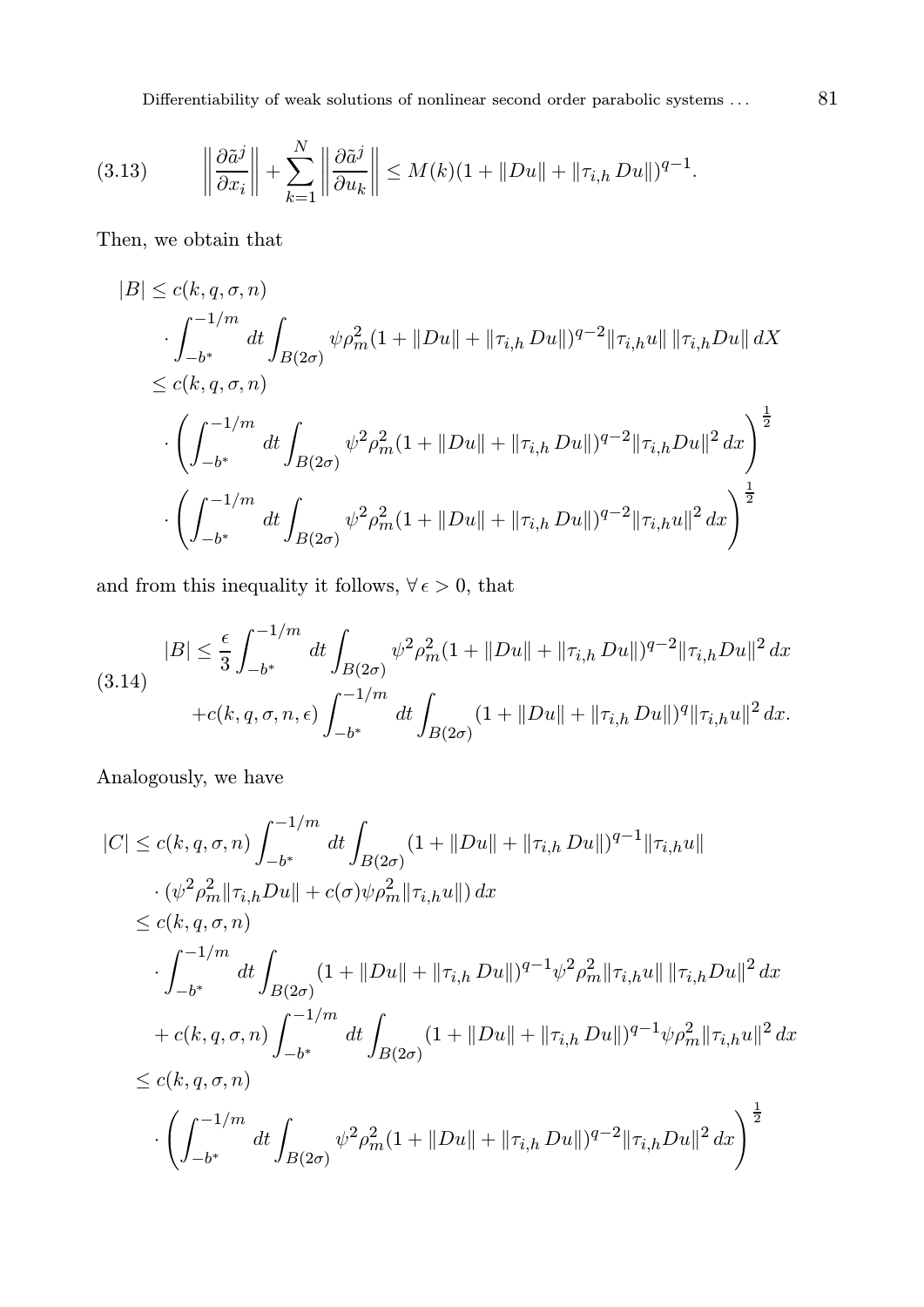$$
\cdot \left( \int_{-b^*}^{-1/m} dt \int_{B(2\sigma)} (1 + ||Du|| + ||\tau_{i,h} Du||) ||\tau_{i,h} u||^2 dx \right)^{\frac{1}{2}} + c(k, q, \sigma, n) \int_{-b^*}^{-1/m} dt \int_{B(2\sigma)} \psi^2 \rho_m^2 (1 + ||Du|| + ||\tau_{i,h} Du||)^q ||\tau_{i,h} u||^2 dx.
$$

Then,  $\forall \epsilon > 0$  it follows

$$
|C| \leq \frac{\epsilon}{3} \int_{-b^*}^{-1/m} dt \int_{B(2\sigma)} \psi^2 \rho_m^2 (1 + \|Du\| + \|\tau_{i,h} Du\|)^{q-2} \|\tau_{i,h} Du\|^2 dx
$$
  
(3.15)  

$$
+ c(k, q, \sigma, n, \epsilon) \int_{-b^*}^{-1/m} dt \int_{B(2\sigma)} (1 + \|Du\| + \|\tau_{i,h} Du\|)^q \|\tau_{i,h} u\|^2 dx.
$$

Moreover, by assumption (1.3) and from Lemma 2.1 we obtain that

$$
|D| \le c(k, n, q)|h| \int_{-b^*}^{-1/m} dt \int_{B(2\sigma)} (1 + ||Du|| + ||\tau_{i,h} Du||)^{q-1}
$$
  
\n
$$
\cdot (\psi^2 \rho_m^2 ||\tau_{i,h} Du|| + c(\sigma) \psi \rho_m^2 ||\tau_{i,h} u||) dx
$$
  
\n
$$
\le c(k, n, q)|h|
$$
  
\n
$$
\cdot \left( \int_{-b^*}^{-1/m} dt \int_{B(2\sigma)} \psi^2 \rho_m^2 (1 + ||Du|| + ||\tau_{i,h} Du||)^{q-2} ||\tau_{i,h} Du||^2 dx \right)^{\frac{1}{2}}
$$
  
\n
$$
\cdot \left( \int_{-b^*}^{-1/m} dt \int_{B(2\sigma)} \psi^2 \rho_m^2 (1 + ||Du|| + ||\tau_{i,h} Du||)^q dx \right)^{\frac{1}{2}}
$$
  
\n
$$
+ c(k, \sigma, n, q)|h| \left( \int_{-b^*}^{-1/m} dt \int_{B(2\sigma)} \psi \rho_m^2 ||\tau_{i,h} u||^q dx \right)^{\frac{1}{q}}
$$
  
\n
$$
\cdot \left( \int_{-b^*}^{-1/m} dt \int_{B(2\sigma)} (1 + ||Du|| + ||\tau_{i,h} Du||)^q dx \right)^{\frac{q-1}{q}}.
$$

Then,  $\forall\,\epsilon>0$  it follows that

(3.16)

$$
|D| \le \epsilon \int_{-b^*}^{-1/m} dt \int_{B(2\sigma)} \psi^2 \rho_m^2 (1 + ||Du|| + ||\tau_{i,h} Du||)^{q-2} ||\tau_{i,h} Du||^2 dx
$$
  
+  $c(k, q, n, \epsilon) |h|^2 \int_{-b^*}^{-1/m} dt \int_{B(3\sigma)} (1 + ||Du||)^q dx$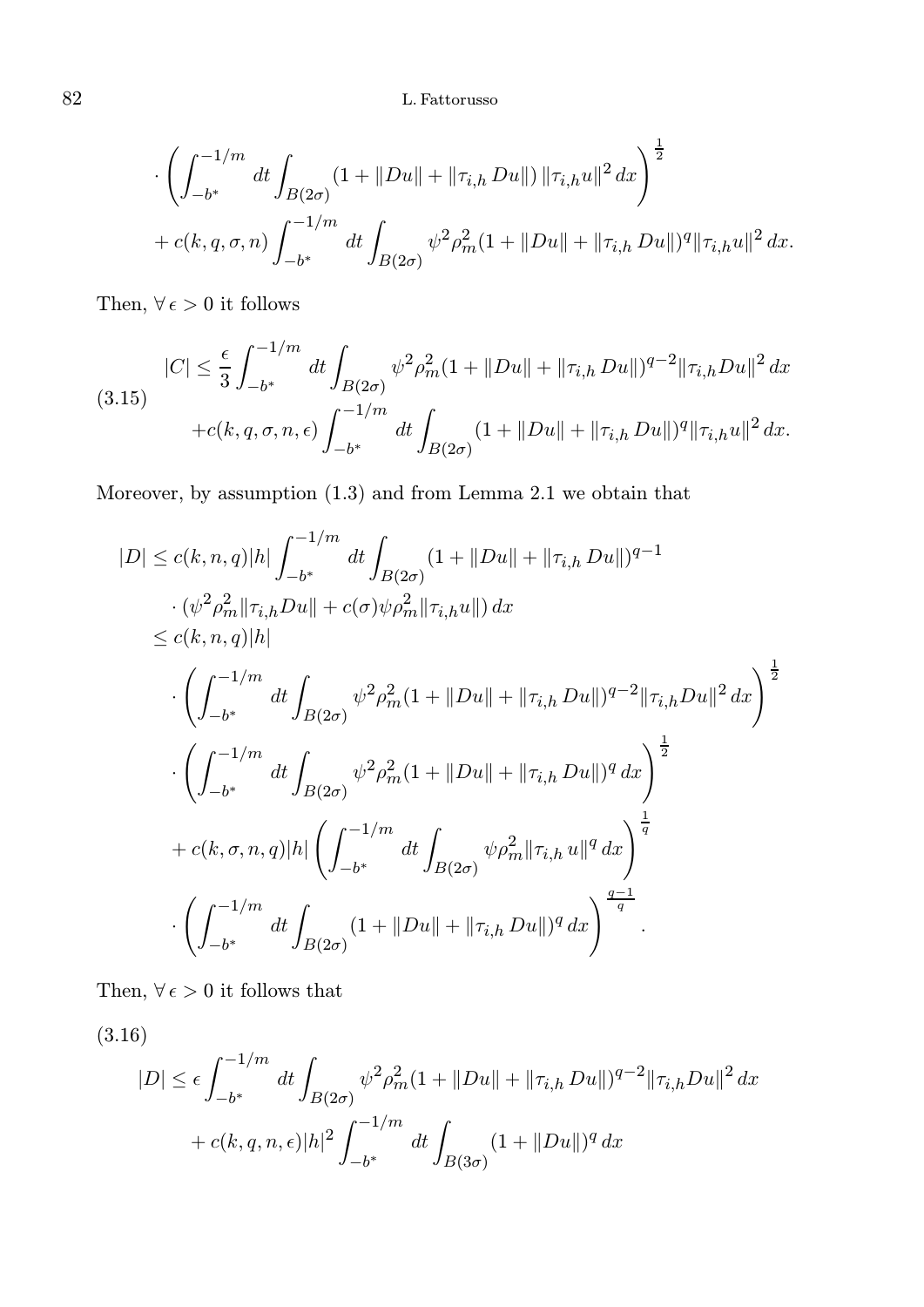Differentiability of weak solutions of nonlinear second order parabolic systems . . . 83

$$
+ c(k, q, n, \sigma)|h|^{2} \left( \int_{-b^{*}}^{-1/m} dt \int_{B(3\sigma)} (1 + ||Du||)^{q} dx \right)^{\frac{1}{q}}
$$
  

$$
\cdot \left( c(q) \int_{-b^{*}}^{-1/m} dt \int_{B(3\sigma)} (1 + ||Du||)^{q} dx \right)^{\frac{q-1}{q}}
$$
  

$$
\leq \epsilon \int_{-b^{*}}^{-1/m} dt \int_{B(2\sigma)} \psi^{2} \rho_{m}^{2} (1 + ||Du|| + ||\tau_{i,h} Du||)^{q-2} ||\tau_{i,h} Du||^{2} dx
$$
  

$$
+ c(k, \sigma, n, q, \epsilon) |h|^{2} \int_{-b^{*}}^{-1/m} dt \int_{B(3\sigma)} (1 + ||Du||)^{q} dx.
$$

Moreover we have

(3.17) 
$$
|E| = \int_{Q} \psi^{2} \rho_{m} \rho'_{m} ||\tau_{i,h}u||^{2} dx
$$

$$
\leq |h|^{2} \int_{-b^{*}}^{-a} dt \int_{B(2\sigma)} \psi^{2} \rho_{m} \rho'_{m} ||Du||^{2} dx
$$

$$
\leq \frac{|h|^{2}}{b-a} \int_{-b^{*}}^{-a} dt \int_{B(2\sigma)} (1 + ||Du||)^{q} dx,
$$

taking into account that

$$
\rho_m \rho_m' \begin{cases} \leq 0 & \text{if } -\frac{2}{m} \leq t \leq \frac{1}{m}, \\ = 0 & \text{if } t \leq -b \text{ or } t \geq -\frac{1}{m} \text{ or } -a \leq t \leq -\frac{2}{m}, \\ \leq \frac{1}{b-a} & \text{if } -b \leq t \leq -a. \end{cases}
$$

By assumption (1.2), we have moreover

$$
|F| \leq \int_{Q} \|B^{0}(X, u, Du)\| \|\tau_{i,-h}(\psi^{2}\rho_{m}^{2}\tau_{i,h}u)\| \, dX
$$
\n
$$
\leq c(k,q) \int_{-b^{*}}^{-1/m} dt \int_{B(\frac{5}{2}\sigma)} (1 + \|Du\|^{2})^{\frac{q}{2}} \|\tau_{i,-h}(\psi^{2}\tau_{i,h}u)\| \, dx.
$$

From (3.10)–(3.18), with  $\epsilon = \frac{\nu}{c}$  $\frac{1}{6}$  in (3.14), (3.15), (3.16), it follows, for each integer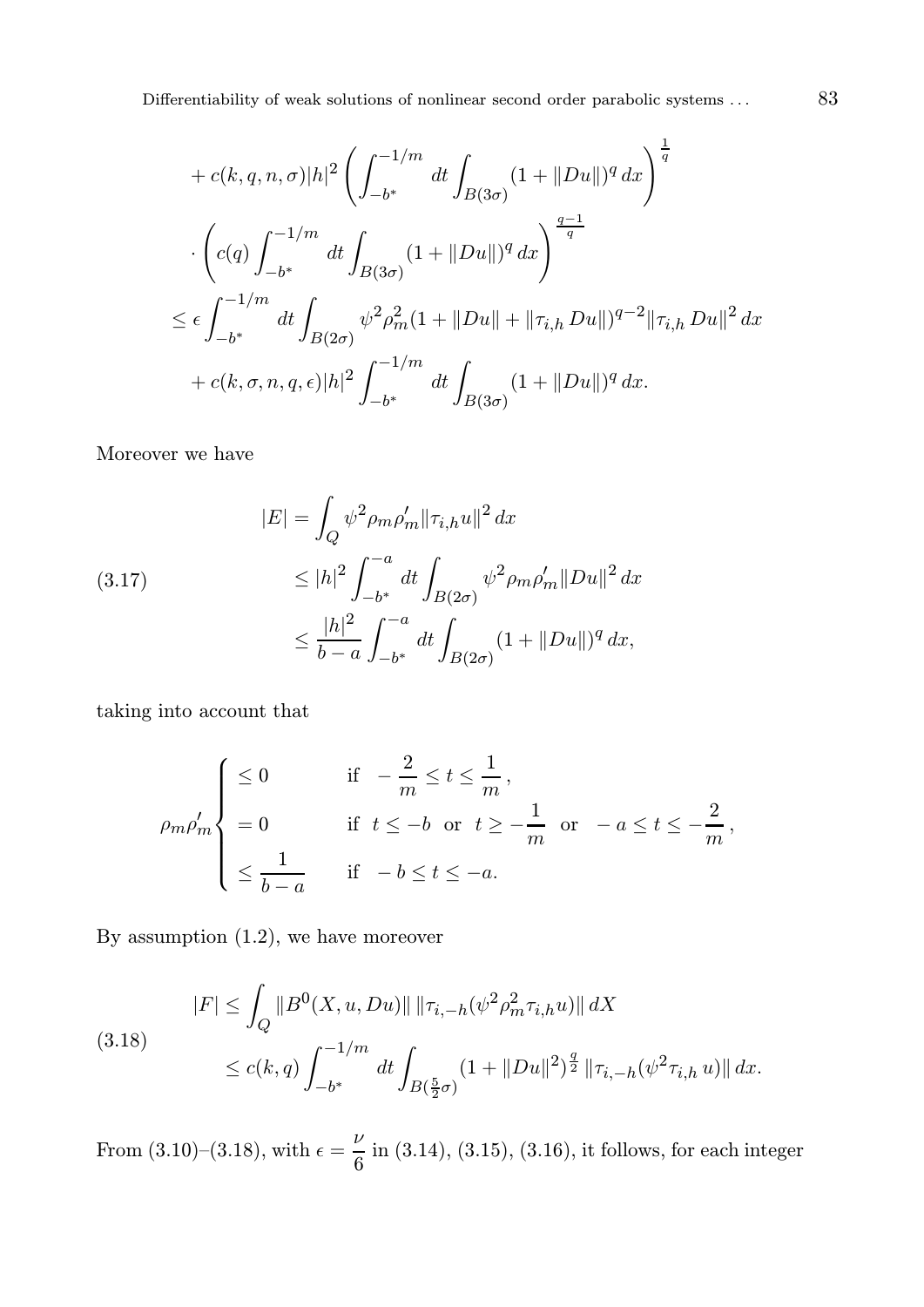i,  $1 \leq i \leq n$ , and for each  $|h| < \min\left\{1, \frac{\sigma}{2}\right\}$ 2 o

$$
\frac{\nu}{2}c(k,q)\int_{-b^{*}}^{-1/m}dt\int_{B(2\sigma)}\psi^{2}\rho_{m}^{2}\|\tau_{i,h}Du\|^{2}(1+\|Du\|+\|\tau_{i,h}Du\|)^{q-2}dx
$$
  
\n
$$
\leq c(k,\sigma,q,a,b,n,\nu)|h|^{2}\int_{-b^{*}}^{-1/m}dt\int_{B(3\sigma)}(1+\|Du\|)^{q}dx
$$
  
\n(3.19)  
\n
$$
+c(k,\sigma,q,n,\nu)\int_{-b^{*}}^{-1/m}dt\int_{B(2\sigma)}\|\tau_{i,h}u\|^{2}(1+\|Du\|+\|\tau_{i,h}Du\|)^{q}dx
$$
  
\n
$$
+\int_{-b^{*}}^{-1/m}dt\int_{B(\frac{5}{2}\sigma)}(1+\|Du\|^{2})^{\frac{q}{2}}\|\tau_{i,-h}(\psi^{2}\tau_{i,h}u)\|dx.
$$

Let us consider now the last integral that appears at the right hand side of (3.19). From Theorem 3.III of [4] (with  $\sigma_0 = 3\sigma, a = b^*$ ) we deduce that

(3.20) 
$$
u \in L^{q}(-b^*, 0, H^{1+\theta,q}(B(\frac{5}{2}\sigma), \mathbb{R}^N)), \quad \forall \theta \in \left(0, \frac{2}{q}\right)
$$

and

(3.21) 
$$
\int_{-b^{*}}^{0} |Du|_{\theta,q,B(\frac{5}{2}\sigma)}^{q} dt
$$
  
 
$$
\leq c(\nu,k,U,\theta,\lambda,\sigma,q,a,b,n) \int_{-b}^{0} dt \int_{B(3\sigma)} (1+||Du||)^{q} dx
$$

hence, thanks also to the assumption  $u \in C^{0,\lambda}(Q,\mathbb{R}^N)$ , it results for a.e.  $t \in$  $(-b^*,0)$ 

$$
u(x,t) \in H^{1+\theta,q}(B(\frac{5}{2}\sigma),\mathbb{R}^N) \cap C^{0,\lambda}(B(\frac{5}{2}\sigma),\mathbb{R}^N), \quad \forall \theta \in \left(0,\frac{2}{q}\right).
$$

From Lemma 2.3 (with  $\Omega = B(\frac{5}{2}\sigma)$  and  $\theta = 1 - \frac{\lambda}{2}$ ) we get for a.e.  $t \in (-b^*, 0)$ 

(3.22) 
$$
u(x,t) \in W^{1,p}(\Omega, \mathbb{R}^N) \text{ where } p = 2q + \frac{2q^2\lambda}{2n - \lambda q}
$$

and

(3.23) kuk1,p,B( 5 2 <sup>σ</sup>) ≤ c(λ, σ, n)kuk 1 2 2− <sup>λ</sup> 2 ,q,B( 5 2 σ) kuk 1 2 C0,λ(B( 5 2 σ),R<sup>N</sup> ) .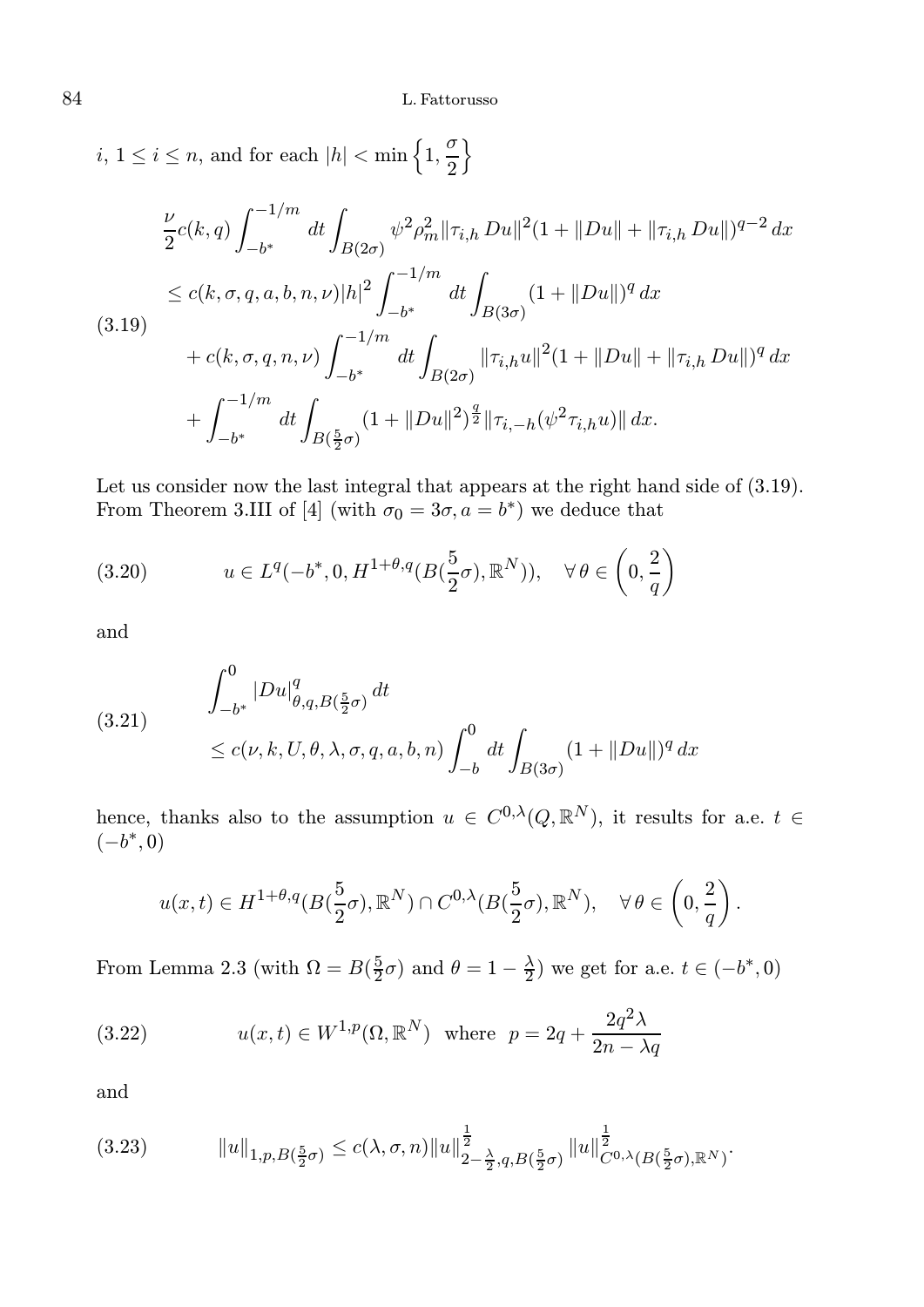Now, since  $p > 2q$ , we obtain

$$
W^{1,p}(B(\frac{5}{2}\sigma),\mathbb{R}^N) \subset W^{1,2q}(B(\frac{5}{2}\sigma),\mathbb{R}^N)
$$

and this is an algebraic and topological inclusion; from which by (3.22) and (3.23), it follows for a.e.  $t \in \left(-b^*, -\frac{1}{m}\right)$  that

(3.24) 
$$
u(x,t) \in W^{1,2q}(B(\frac{5}{2}\sigma),\mathbb{R}^N)
$$

and

$$
\|u\|_{1,2q,B(\frac{5}{2}\sigma)}^{2q}
$$
  
(3.25) 
$$
\leq c(k,U,\lambda,\sigma,n) \|u\|_{2-\frac{\lambda}{2},q,B(\frac{5}{2}\sigma)}^{q}
$$
  

$$
\leq c(k,U,\lambda,\sigma,n) \left\{1+|u|_{1,q,B(\frac{5}{2}\sigma)}^{q}+|Du|_{1-\frac{\lambda}{2},q,B(\frac{5}{2}\sigma)}^{q}\right\}
$$

This estimate holds in particular for a.e.  $t \in \left(-b^*, -\frac{1}{m}\right)$ ; for such t therefore we obtain,  $\forall \epsilon > 0$ ,

$$
c(k)\int_{B(\frac{5}{2}\sigma)}(1+||Du||^{2})^{\frac{q}{2}}||\tau_{i,-h}(\psi^{2}\tau_{i,h}u)|| dx
$$
  
\n
$$
\leq \left(\int_{B(\frac{5}{2}\sigma)}|h|^{-2}||\tau_{i,-h}(\psi^{2}\tau_{i,h}u)||^{2} dx\right)^{\frac{1}{2}} \left(c(k)\int_{B(\frac{5}{2}\sigma)}|h|^{2}(1+||Du||^{2})^{q} dx\right)^{\frac{1}{2}}
$$
  
\n
$$
\leq \frac{\epsilon}{2}|h|^{-2}\int_{B(\frac{5}{2}\sigma)}||\tau_{i,-h}(\psi^{2}\tau_{i,h}u)||^{2} dx + c(k,\epsilon)|h|^{2}\int_{B(\frac{5}{2}\sigma)}(1+||Du||^{2})^{q} dx
$$
  
\n
$$
\leq \frac{\epsilon}{2}\int_{B(2\sigma)}||D(\psi^{2}\tau_{i,h}u)||^{2} dx + c(k,\sigma,\epsilon)|h|^{2}\left\{1+\int_{B(\frac{5}{2}\sigma)}||Du||^{2q} dx\right\}
$$
  
\n
$$
\leq \epsilon \int_{B(2\sigma)}\psi^{4}||\tau_{i,h}Du||^{2} dx + c(\sigma,\epsilon)\int_{B(2\sigma)}\psi^{2}||\tau_{i,h}u||^{2} dx
$$
  
\n
$$
+ c(k,\sigma,\epsilon)|h|^{2}\left\{1+\int_{B(\frac{5}{2}\sigma)}||Du||^{2q} dx\right\}
$$
  
\n
$$
\leq \epsilon \int_{B(2\sigma)}\psi^{2}||\tau_{i,h}Du||^{2}(1+||Du||+||\tau_{i,h}Du||)^{q-2} dx
$$
  
\n
$$
+ c(\sigma,\epsilon)\int_{B(2\sigma)}\psi^{2}||\tau_{i,h}u||^{2}(1+||Du||+||\tau_{i,h}Du||)^{q} dx
$$
  
\n
$$
+ c(k,\sigma,\epsilon)|h|^{2}\left\{1+\|u\|_{1,2q,B(\frac{5}{2}\sigma)}^{2q}\right\}.
$$

.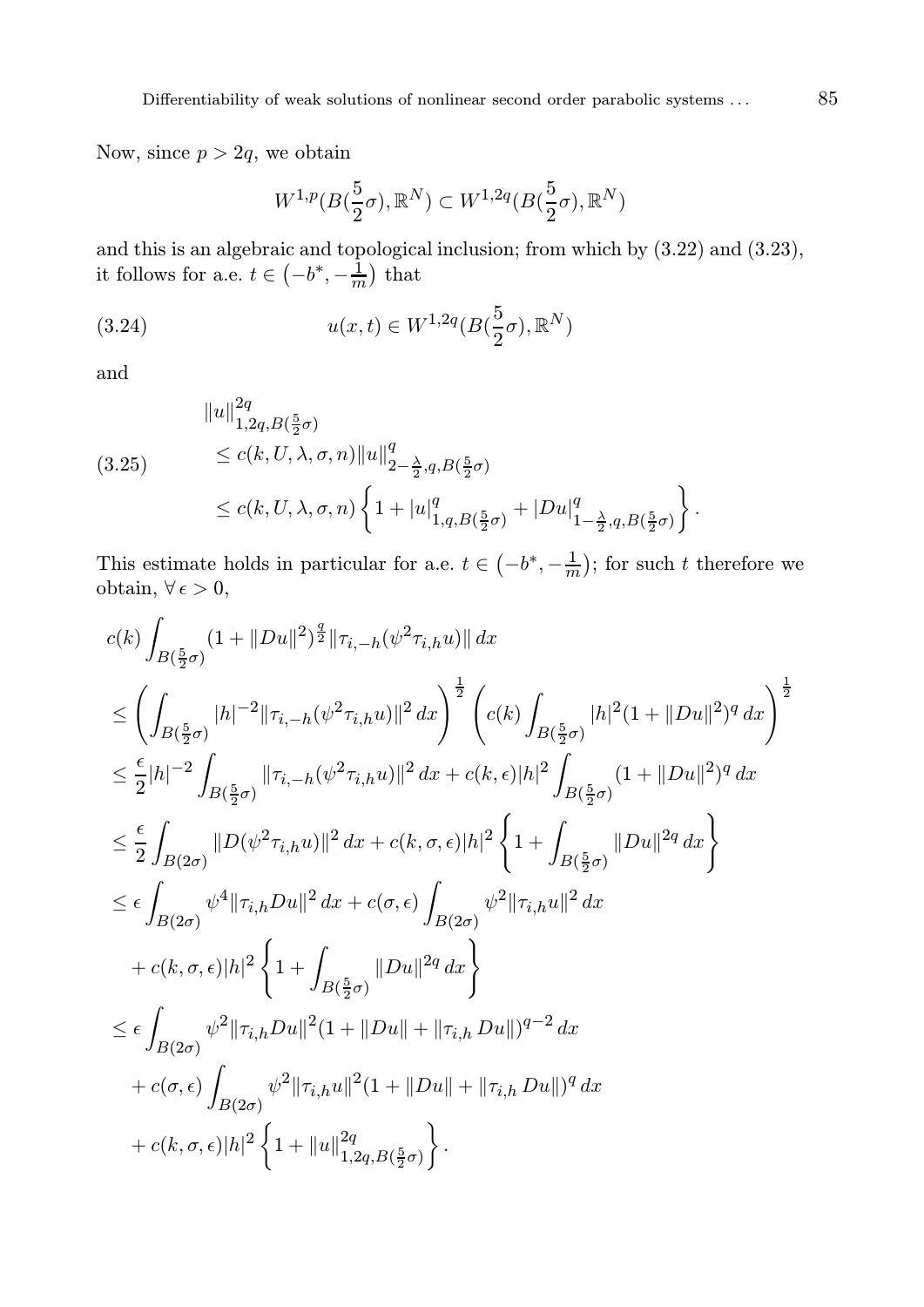From this, for  $\epsilon = \frac{\nu}{4}$ , it follows that

$$
c(k)\int_{B(\frac{5}{2}\sigma)}(1+||Du||^{2})^{\frac{q}{2}}||\tau_{i,-h}(\psi^{2}\tau_{i,h}u)|| dx
$$
  
\n
$$
\leq \frac{\nu}{4}\int_{B(2\sigma)}\psi^{2}||\tau_{i,h}Du||^{2}(1+||Du||+||\tau_{i,h}Du||)^{q-2} dx
$$
  
\n
$$
+c(\sigma,\nu)\int_{B(2\sigma)}\psi^{2}||\tau_{i,h}u||^{2}(1+||Du||+||\tau_{i,h}Du||)^{q} dx
$$
  
\n
$$
+c(k,\sigma,\nu)|h|^{2}\left\{1+||u||_{1,2q,B(\frac{5}{2}\sigma)}^{2}\right\}
$$

and, from which, by multiplicating both members with  $\rho_m^2$  and by integrating with respect to t over  $(-b^*, -\frac{1}{m})$  we deduce

$$
c(k) \int_{-b^{*}}^{-\frac{1}{m}} \rho_{m}^{2} dt \int_{B(\frac{5}{2}\sigma)} (1 + \|Du\|^{2})^{\frac{q}{2}} \|\tau_{i,-h}(\psi^{2}\tau_{i,h}u)\| dx
$$
  
\n
$$
\leq \frac{\nu}{4} \int_{-b^{*}}^{-\frac{1}{m}} dt \int_{B(2\sigma)} \psi^{2} \|\tau_{i,h}Du\|^{2} \rho_{m}^{2} (1 + \|Du\| + \|\tau_{i,h}Du\|)^{q-2} dx
$$
  
\n
$$
+ c(\sigma, \nu) \int_{-b^{*}}^{-\frac{1}{m}} dt \int_{B(2\sigma)} \|\tau_{i,h}u\|^{2} (1 + \|Du\| + \|\tau_{i,h}Du\|)^{q} dx
$$
  
\n
$$
+ c(\nu, k, U, \lambda, \sigma, n)|h|^{2} \int_{-b^{*}}^{-\frac{1}{m}} \left\{ 1 + \|u\|_{1,2q, B(\frac{5}{2}\sigma)}^{2q} dx \right\} dt.
$$

Let us consider the penultimate integral that appears at the right hand side of  $(3.26)$  and  $(3.19)$ . Using the Hölder inequality and thanks to Lemma 2.1 and  $(3.25)$ , we have, for a.e.  $t \in (-b^*, 0)$ , that  $(2)$ 

$$
\int_{B(2\sigma)} (1 + ||Du|| + ||\tau_{i,h} Du||)^{q} ||\tau_{i,h} u||^{2} dx
$$
\n
$$
\leq \left( \int_{B(2\sigma)} (1 + ||Du|| + ||\tau_{i,h} Du||)^{p} dx \right)^{\frac{q}{p}}
$$
\n
$$
\cdot \left( \int_{B(2\sigma)} ||\tau_{i,h} u||^{\frac{4n}{n+q(\theta+\lambda-1)}} dx \right)^{\frac{n+q(\theta+\lambda-1)}{2n}}
$$
\n
$$
\leq c(q) \left\{ 1 + \left( \int_{B(\frac{5}{2}\sigma)} ||Du||^{p} dx \right) \right\}^{\frac{q}{p}} |h|^{2} \left( \int_{B(\frac{5}{2}\sigma)} |Du|^{\frac{4n}{n+q(\theta+\lambda-1)}} dx \right)^{\frac{n+q(\theta+\lambda-1)}{2n}}
$$
\n
$$
\xrightarrow[(2) \frac{4n}{n+q(\theta+\lambda-1)}] = \frac{2p}{p-q} < p \text{ since } 2 < p-q
$$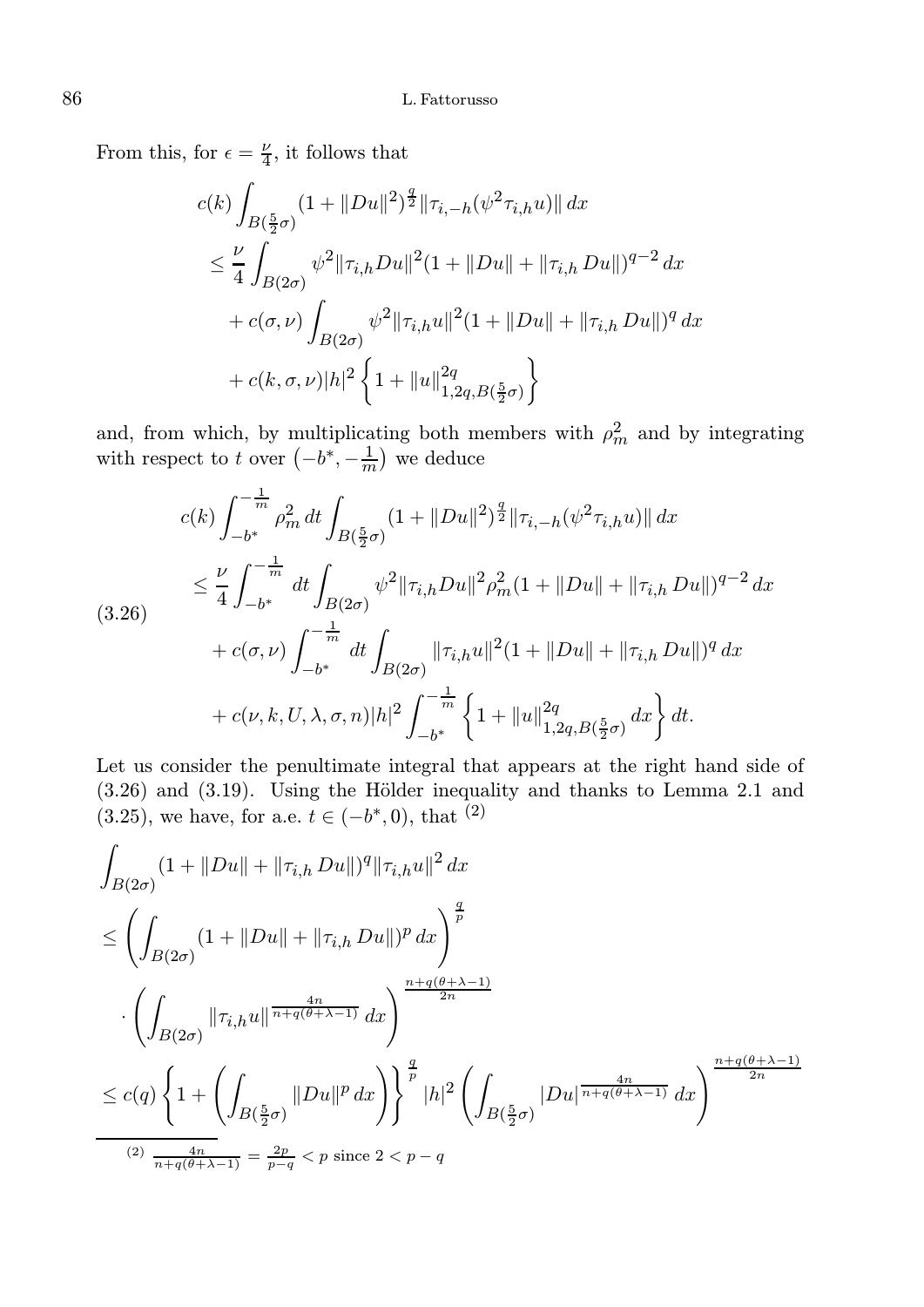Differentiability of weak solutions of nonlinear second order parabolic systems . . . 87

$$
\leq c(n, q, \sigma, \theta, \lambda)|h|^{2} \left\{ 1 + \left( \int_{B(\frac{5}{2}\sigma)} ||Du||^{p} dx \right) \right\}^{\frac{q}{p}} \left\{ 1 + \left( \int_{B(\frac{5}{2}\sigma)} ||Du||^{p} dx \right) \right\}^{\frac{2}{p}}
$$
  
\n
$$
\leq c(q, \sigma, \theta, n, \lambda)|h|^{2} \left\{ 1 + |Du|_{0, p, B(\frac{5}{2}\sigma)} \right\}^{q+2}
$$
  
\n
$$
\leq c(n, q, \sigma, \theta, \lambda)|h|^{2} \left\{ 1 + ||u||_{1, p, B(\frac{5}{2}\sigma)}^{2q} \right\}
$$
  
\n
$$
\leq c(n, q, \lambda, \theta, \sigma)|h|^{2} \left\{ 1 + |u|_{1, q, B(\frac{5}{2}\sigma)}^{q} + |Du|_{1-\frac{\lambda}{2}, q, B(\frac{5}{2}\sigma)}^{q} \right\}
$$

from which, by integrating with respect to t over  $(-b^*, 0)$  we have

$$
(3.27) \quad \int_{-b^*}^0 dt \int_{B(2\sigma)} (1+||Du|| + ||\tau_{i,h} Du||)^q ||\tau_{i,h} u||^2 dx
$$
  

$$
\leq c(q, \sigma, n, \theta, \lambda, k, U, a, b) |h|^2 \left\{ 1 + \int_{-b^*}^0 \left( |u|_{1,q,B(\frac{5}{2}\sigma)}^q + |Du|_{1-\frac{\lambda}{2},q,B(\frac{5}{2}\sigma)}^q \right) dt \right\}.
$$

From (3.19), (3.25), (3.26), (3.27) and (3.21) (for  $\theta = 1 - \frac{\lambda}{2}$ ) we deduce, for each integer *i*,  $1 \le i \le n$ , and for each  $|h| < \min\left\{1, \frac{\sigma}{2}\right\}$ , taking the limit as  $m \to \infty$ , we get

$$
(3.28) \quad \frac{\nu}{4}c(k,q)\int_{-a}^{0}dt\int_{B(\sigma)}\|\tau_{i,h}Du\|^2(1+\|Du\|+\|\tau_{i,h}Du\|)^{q-2}dx
$$

$$
\leq c(q,\sigma,n,\nu,\lambda,k,U,a,b)|h|^2\left\{1+\int_{-b}^{0}|u|_{1,q,B(3\sigma)}^q dt\right\}
$$

and then, for any h such that  $|h| < \min\left\{1, \frac{\sigma}{2}\right\}$  we have

(3.29) 
$$
\int_{-a}^{0} dt \int_{B(\sigma)} ||\tau_{i,h}Du||^{2} dx
$$
  
 
$$
\leq c(q,\sigma,n,\nu,\lambda,k,U,a,b)|h|^{2} \left\{1 + \int_{-b}^{0} |u|_{1,q,B(3\sigma)}^{q} dt\right\}.
$$

The estimate (3.29) is trivial if  $\min\left\{1,\frac{\sigma}{2}\right\} < h < \sigma$  and then (3.29) will be true for each integer  $i, 1 \leq i \leq n$  and for each  $|h| < \sigma$ .

From (3.29) and by Lemma 2.2 we have that

(3.30) 
$$
Du \in L^2(-a, 0, H^{1,2}(B(\sigma), \mathbb{R}^N))
$$

and then

(3.31) 
$$
u \in L^{2}(-a, 0, H^{2}(B(\sigma), \mathbb{R}^{N}))
$$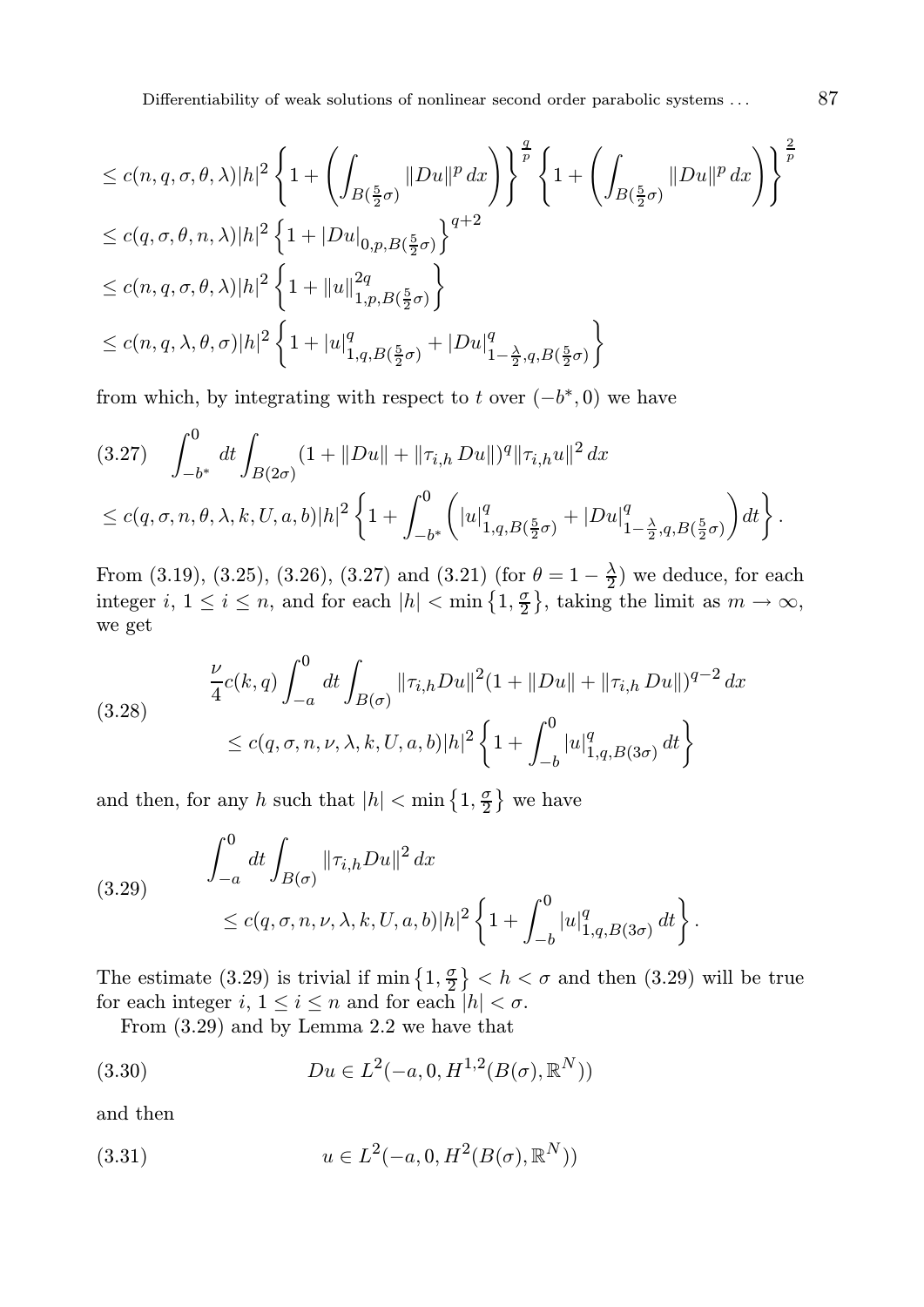and moreover

$$
(3.32) \qquad \int_{-a}^{0} |u|_{2,B(\sigma)}^2 \, dt \le c(\nu,k,U,\sigma,a,b,q,n) \left\{ 1 + \int_{-b}^{0} |u|_{1,q,B(3\sigma)}^q \, dt \right\}.
$$

It remains to show that  $u \in H^1(-a, 0, L^2(B(\sigma), \mathbb{R}^N))$  and that the relative estimate holds. From  $(3.25)$  it follows, for a.e.  $t \in (-a, 0)$ 

$$
\int_{B(\sigma)} \|D_i u\|^{2q} dx \le c(k, U, \lambda, \sigma, n) \left\{ 1 + |u|_{1,q,B(\frac{5}{2}\sigma)}^q + |Du|_{1-\frac{\lambda}{2},q,B(\frac{5}{2}\sigma)}^q \right\},\,
$$

 $i = 1, 2, \ldots, n$ , from which and from (3.21), by integrating with respect to t in  $(-a, 0)$  we deduce

$$
D_i u \in L^{2q}(B(\sigma) \times (-a,0), \mathbb{R}^N), \quad i=1,2,\ldots,n,
$$

and

$$
(3.33) \quad \int_{-a}^{0} dt \int_{B(\sigma)} ||Du||^{2q} dx \le c(\nu, k, U, \lambda, \sigma, n, a, b) \left\{ 1 + \int_{-b}^{0} |u|_{1,q, B(3\sigma)}^{q} dt \right\}.
$$

Now, by assumption (1.2)

$$
||B^{0}(X, u, Du)|| \leq M(k, q)(1 + ||Du||^{q})
$$

and then, from (3.33) we deduce that

(3.34) 
$$
B^{0}(X, u, Du) \in L^{2}(B(\sigma) \times (-a, 0), \mathbb{R}^{N})
$$

and

$$
(3.35)\quad \int_{-a}^{0} dt \int_{B(\sigma)} \|B^{0}(X, u, Du)\|^{2} dx \le c(k, q) \int_{-a}^{0} dt \int_{B(\sigma)} (1 + \|Du\|^{2q}) dx.
$$

On the other hand, by assumption (1.3) we have that

(3.36) 
$$
D_i a^i(X, u, Du) \in L^2(B(\sigma) \times (-a, 0), \mathbb{R}^N), \quad i = 1, 2, ..., n,
$$

and that

$$
\int_{-a}^{0} dt \int_{B(\sigma)} \sum_{i=1}^{n} \|D_i a^i(X, u, Du)\|^2 dx
$$
\n(3.37)\n
$$
\leq c(k, n, q) \int_{-a}^{0} dt \int_{B(\sigma)} \left(1 + \|Du\|^{2q} + \sum_{i,j=1}^{n} \|D_{i,j} u\|^2\right) dx.
$$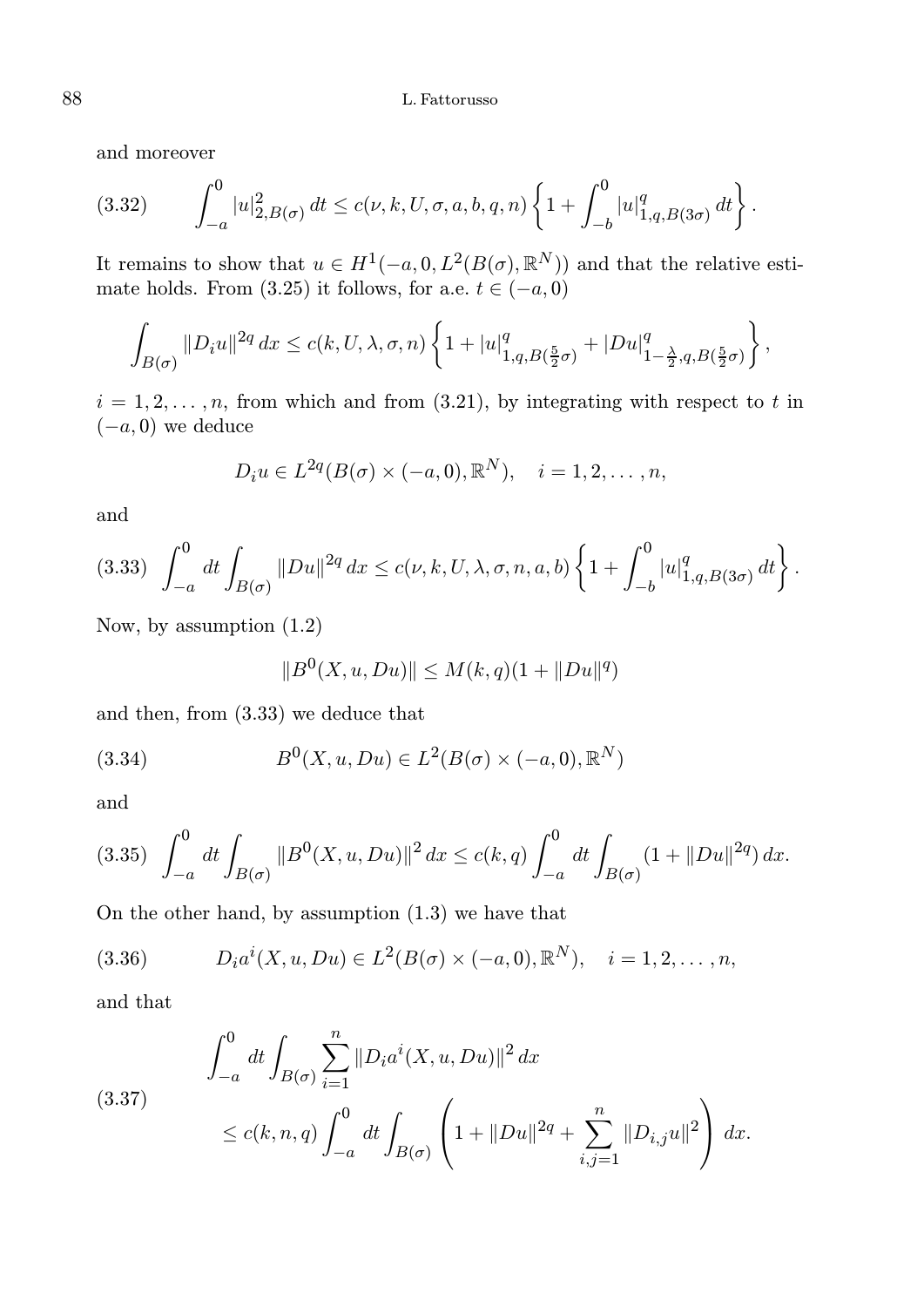Now, taking into account that u is a solution in  $Q$  (and then in  $B(\sigma) \times (-a, 0)$ ) of the system (1.1), we deduce that, for each  $\varphi \in C_0^{\infty}(B(\sigma) \times (-a,0), \mathbb{R}^N)$ 

$$
\int_{-a}^{0} dt \int_{B(\sigma)} \left( u \mid \frac{\partial \varphi}{\partial t} \right) dx
$$
  
= 
$$
- \int_{-a}^{0} dt \int_{B(\sigma)} \left( \left( \sum_{i=1}^{n} D_i a^i(X, u, Du) + B^0(X, u, Du) \right) \mid \varphi \right) dx
$$

from which, by (3.34) and (3.36), it results that

(3.38) 
$$
\exists \frac{\partial u}{\partial t} \in L^2(B(\sigma) \times (-a, 0), \mathbb{R}^N)
$$

and from  $(3.35)$ ,  $(3.37)$  it follows that

$$
\int_{-a}^{0} dt \int_{B(\sigma)} \left\| \frac{\partial u}{\partial t} \right\|^2 dx
$$
  
\n
$$
\leq c(k,n) \int_{-a}^{0} dt \int_{B(\sigma)} \left( 1 + ||Du||^{2q} + \sum_{i,j=1}^{n} ||D_{i,j}u||^2 \right) dx
$$

and then, by  $(3.32)$ ,  $(3.33)$  we deduce that

(3.39) 
$$
\int_{-a}^{0} dt \int_{B(\sigma)} \left\| \frac{\partial u}{\partial t} \right\|^2 dx
$$
  
 
$$
\leq c(\nu, k, U, \lambda, \sigma, a, b, n) \left\{ 1 + \int_{-b}^{0} |u|_{1,q, B(3\sigma)}^q dt \right\}.
$$

Finally we deduce  $(3.1)$  and  $(3.2)$  from  $(3.31)$ ,  $(3.32)$ ,  $(3.38)$ ,  $(3.39)$   $(3)$ .  $\Box$ 

#### **REFERENCES**

- [1] Campanato S., Sistemi ellittici in forma di divergenza. Regolarità all'interno, Quaderni Scuola Norm. Sup. Pisa, 1980.
- [2] Campanato S., Differentiability of the solutions of nonlinear elliptic systems with natural growth, Ann. Mat. Pura Appl. (4) 131 (1982).
- [3] Fattorusso L., Sulla differenziabilità delle soluzioni di sistemi parabolici non lineari del secondo ordine ad andamento quadratico, Boll. Un. Mat. Ital. B (7) 1 (1987), 741–764.
- [4] Fattorusso L., Marino M., Differenziabilità locale per sistemi parabolici non lineari del secondo ordine con non linearità  $q \geq 2$ , Ricerche Mat. 41 (1992), no. 1, 89–112.

<sup>(3)</sup> Theorem 3.1 can be proved by substituting  $(1.3)$  and  $(1.4)$  with the monotony assumptions  $(1.3)$ ,  $(1.4)$  of  $[4]$  and by following the technique in  $[4]$  instead of the one in  $[3]$ .